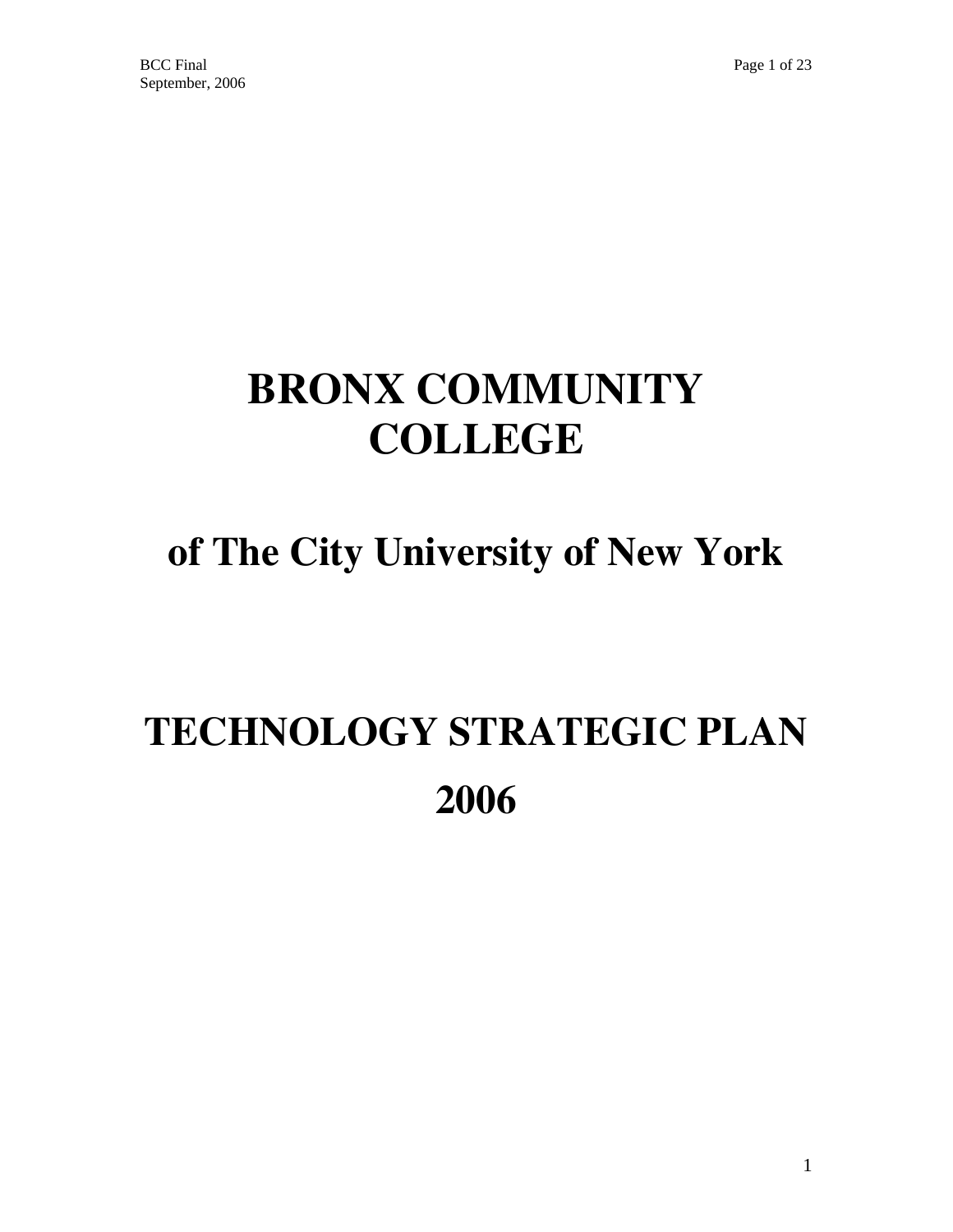## **TABLE OF CONTENTS**

- I. Technology Vision & Introduction
- II. Technology Goals & Strategic Outcomes
- III. Technology Guiding Principles
- IV. Strategic Technology Priorities, Objectives & Action Plan
- V. Summary Action Plan Budget

## APPENDICES

- 1. Situational Analysis
- 2. Focus Group Findings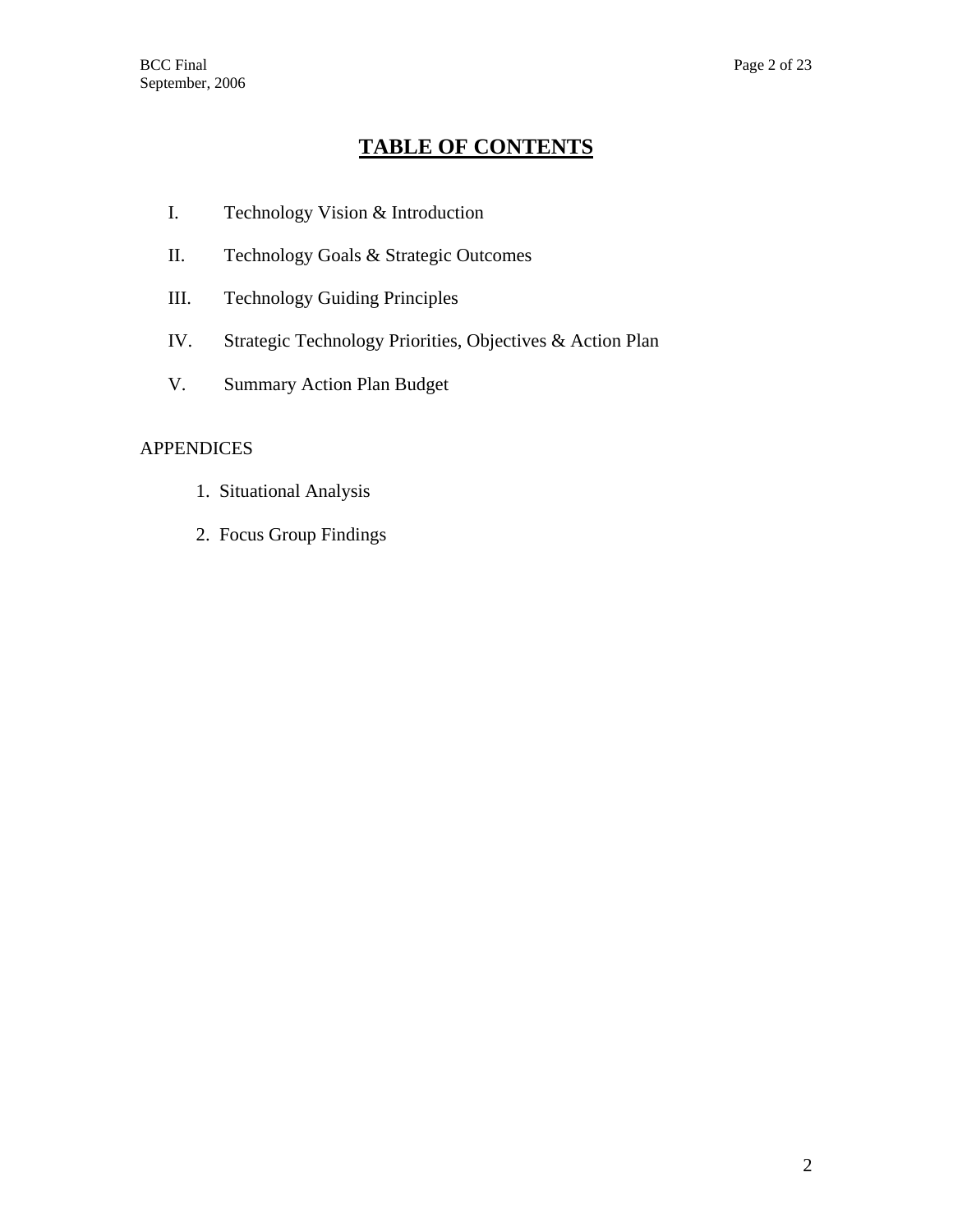## **I. Technology Vision & Introduction**

Bronx Community College's vision for the use of technology is to use it as an innovative tool for learning, management support, and process simplification. We will focus our technology investments on supporting our institutional mission "to provide a strong academic foundation for students of diverse backgrounds, preparations, and aspirations in order to further their success in their chosen vocations, their future education, and their community involvement. To achieve its mission, the College maintains high standards of instruction to meet the learning needs of every student."

To assist in furthering its mission, Bronx Community College engaged in the update of its Technology Strategic Plan during the months of May, June, and July, 2006. The planning update effort was designed to assess the progress made by the institution since the publication and implementation of its original plan, "Bronx Community College - Information Technology Strategic Plan, 2003."

As the first step in the planning process all segments of the College community were invited to focus group sessions conducted by an outside consultant to measure the degree of progress achieved during the previous three years (copy of the findings attached as Appendix 2). The focus group findings were then presented to the College's Technology Oversight Committee, who, with the assistance of the consultant, met during the months of June and July to assess the focus group feedback and develop the current plan update.

## **II. Technology Goals & Strategic Outcomes**

As has been the College's practice, its technology planning efforts have been designed to complement and support institution-wide strategic planning. Consistent with this approach this version of the academic and administrative technology strategic plan update specifically reflects the goals of the institution as set forth in the College's updated "BCC Strategic Plan 2010" and the "Bronx Community College, Campaign for Success, February 15, 2006", its new *Five Year Strengthening Plan*, which is being designed to promote student and institutional success.

### **Goals**

We will employ technology innovations to assist the College in achieving its mission and new strategic priorities by:

- Encouraging continued improvement in teaching and learning
- Advancing liberal learning (including general education initiatives)
- Fostering a student-centered environment
- Ensuring resources to support student success
- Promoting effective and efficient college operations and business practices
- Improving internal and external communications and college visibility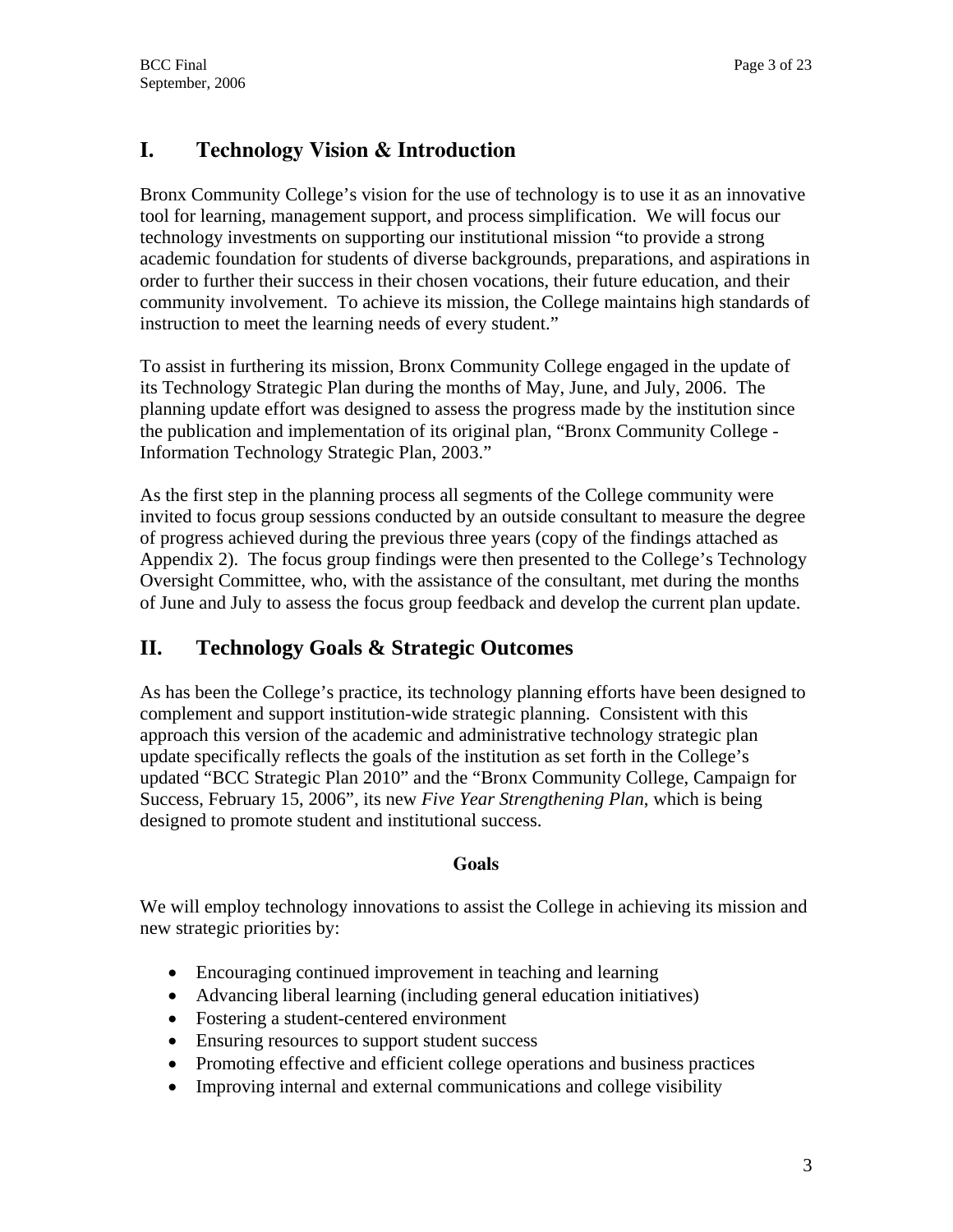## **Outcomes**

We will realize our vision if the following outcomes are achieved:

- BCC graduates are well-prepared for a technological society
- BCC graduates have the skills and knowledge appropriate to their academic disciplines and career choices
- BCC students, faculty, administrators, and staff use technology
- BCC students are encouraged to embrace and creatively use technologies
- Communications among BCC students, faculty, administration, and staff is effective
- Relationships with the community, other educational institutions, business and industry, alumni, and professional organizations are mutually beneficial
- BCC delivers effective, efficient, quality student services
- The use of technology enhances academic processes
- The use of technology streamlines and simplifies administrative processes
- Technology is used to support analysis and decision-making at all levels

## **III. Technology Guiding Principles**

Recognizing the need to set forth a statement addressing the role and direction of technology that is consistent with BCC's mission and goals, the Technology Oversight Committee has recommended the following nine guiding principles:

- 1. Promote efficient and effective technology which enhances teaching and student learning.
- 2. Foster technology improvements that simplify student interactions with College administrative functions.
- 3. Ensure ongoing assessment of the quality of our technology infrastructure, programs, and services.
- 4. Maintain a coherent and effective faculty and staff instructional and mentoring framework to promote effective integration of educational and information technologies.
- 5. Adopt an integrated, flexible and easy-to-use information management system.
- 6. Enable intra- and interdepartmental information sharing.
- 7. Adopt technologies based upon industry standards and the College's present and future needs, focusing on current availability, flexibility and growth potential.
- 8. Optimize the availability of funding for hardware, software, training, and staff to maintain and support a dynamic technological environment.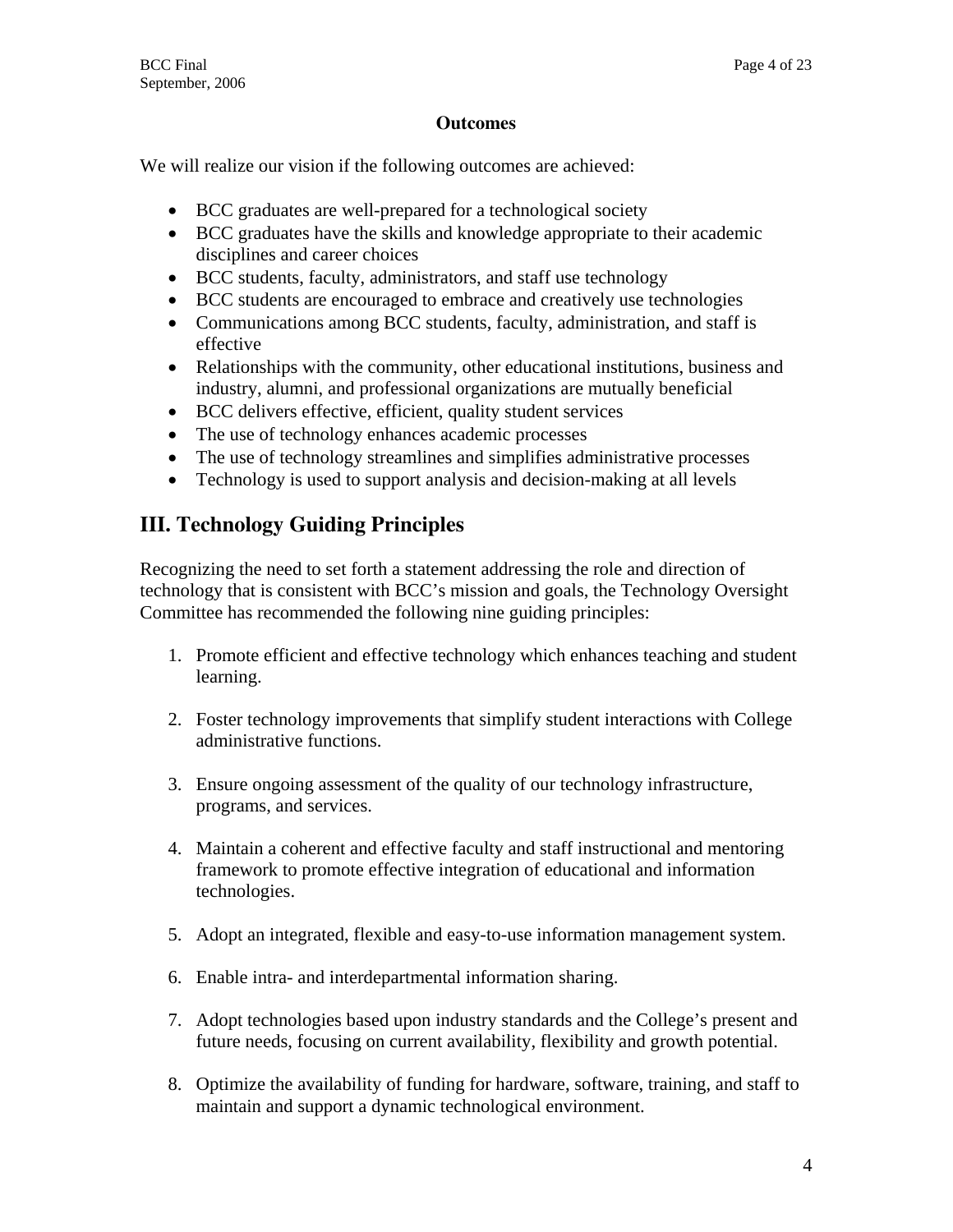9. Allocate resources with an emphasis on multi-purpose, shared use.

## **IV. Strategic Technology Priorities, Objectives & Action Plan**

The following strategic technology priorities reflect the combined input of the BCC user community, members of the Executive Council, and the membership of the Technology Oversight Committee. As such, these priorities represent areas for improvement deemed necessary for the College to continue its efforts to ensure that the technology environment at BCC contributes to the achievement of College and University goals for success:

| <b>Priority #1:</b> | <b>Reorganize the Technology Oversight Committee's (TOC)</b><br>function and structure                                                                                                                                                                                                                                                                                                                                                                                                                                                                                                                                                                                                                                                                                                                                                                                                                                                                                                                                                                                                            |
|---------------------|---------------------------------------------------------------------------------------------------------------------------------------------------------------------------------------------------------------------------------------------------------------------------------------------------------------------------------------------------------------------------------------------------------------------------------------------------------------------------------------------------------------------------------------------------------------------------------------------------------------------------------------------------------------------------------------------------------------------------------------------------------------------------------------------------------------------------------------------------------------------------------------------------------------------------------------------------------------------------------------------------------------------------------------------------------------------------------------------------|
| Objective:          | Ensure the representation and active participation of all segments<br>of the College community, particularly the faculty, on the TOC.                                                                                                                                                                                                                                                                                                                                                                                                                                                                                                                                                                                                                                                                                                                                                                                                                                                                                                                                                             |
| Objective:          | Ensure that the TOC reports to an appropriate executive decision-<br>making body, so that recommendations emanating from the<br>technology governance process receives proper review and<br>consideration.                                                                                                                                                                                                                                                                                                                                                                                                                                                                                                                                                                                                                                                                                                                                                                                                                                                                                        |
| Objective:          | Charge the TOC to focus upon the following key areas for<br>technology planning and review:<br>Regularly assess and update the strategic plan for technology.<br>Engage in ongoing discussion to ensure an effective<br>technology-aided teaching, learning and research environment.<br>Ensure that students, faculty and staff are provided access to<br>informational technology services and support.<br>Recommend priorities for information technology resources.<br>$\bullet$<br>Assist in the development or review of information technology<br>policies and procedures as needed.<br>Review and recommend standards for hardware and software<br>$\bullet$<br>for faculty and staff use.<br>Inform the College community regarding institutional<br>technology plans, policies, and procedures.<br>Advise the IT Department and administrative and academic<br>$\bullet$<br>units as they establish and work towards technology services<br>goals and objectives.<br>Conduct an annual assessment of the degree of achievement of<br>institutional goals and objectives for technology. |
| Objective:          | Improve communication of College technology plans, tools and<br>services throughout the College community.                                                                                                                                                                                                                                                                                                                                                                                                                                                                                                                                                                                                                                                                                                                                                                                                                                                                                                                                                                                        |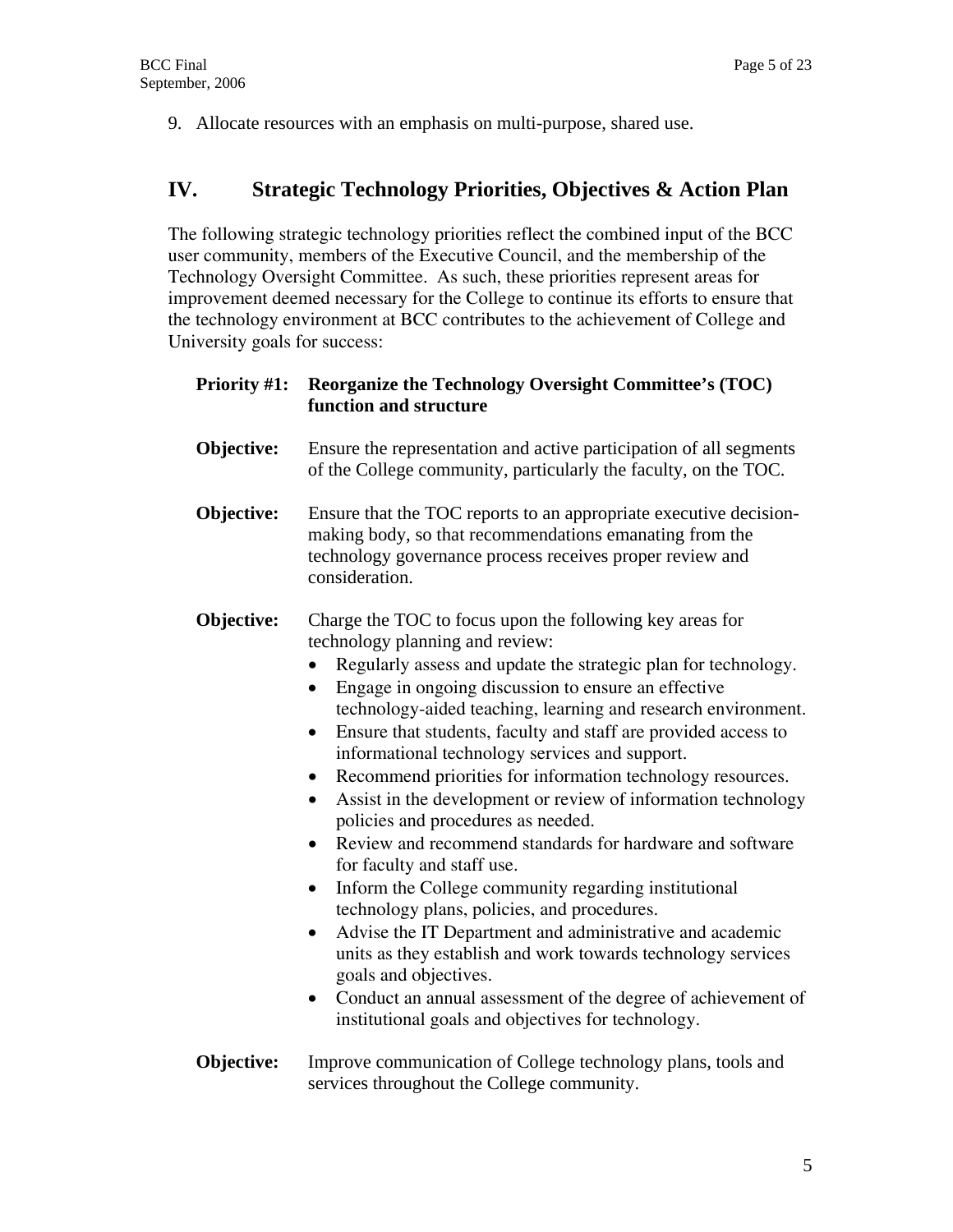| Objective:          | Establish a formal communication process to ensure that<br>technology issues, concerns, and recommendations find<br>their way to the TOC on a routine and timely basis.                                                                  |  |
|---------------------|------------------------------------------------------------------------------------------------------------------------------------------------------------------------------------------------------------------------------------------|--|
| Objective:          | Establish a staffing capability to ensure that TOC requirements for<br>follow-up action(s) be addressed and communicated to the<br>appropriate College entities.                                                                         |  |
| Objective:          | Establish a procedure to integrate the work of the TOC with other<br>existing academic and administrative planning committees and<br>processes of the College.                                                                           |  |
| <b>Action Plan:</b> |                                                                                                                                                                                                                                          |  |
|                     | The Executive Decision-Making Body will determine an<br>appropriate committee structure for the Technology Oversight<br>Committee to ensure that the College's technology governance<br>process addresses the objectives outlined above. |  |
|                     | The Senior Vice President for Administration and Finance will<br>ensure the new technology governance structure is approved by the<br>President and acknowledged as the standing committee of the<br>College for technology advisement.  |  |
|                     | The Executive Decision Making Rody will ensure broad                                                                                                                                                                                     |  |

The Executive Decision-Making Body will ensure broad representative membership of the College community on the Technology Oversight Committee. Members should be able to carry out the objectives outlined above, while representing the interests and needs of their department. .

The Senior Vice President for Administration and Finance will ensure that the new Technology Oversight Committee is in place and operating for the2006-2007 academic year.

## **Priority #2: Develop a strategy to ensure the development and adoption of curriculum based technology competencies for students**

- **Objective:** Develop an approach to coordinate the work of the TLTR, the TOC, the CTE, College academic departments, the Library, and the Department of Information Technology in adopting and implementing appropriate curriculum technology competencies for BCC students.
- **Objective:** Ensure that standards not only address curriculum wide information literacy requirements, but the discipline specific needs of each academic department as well.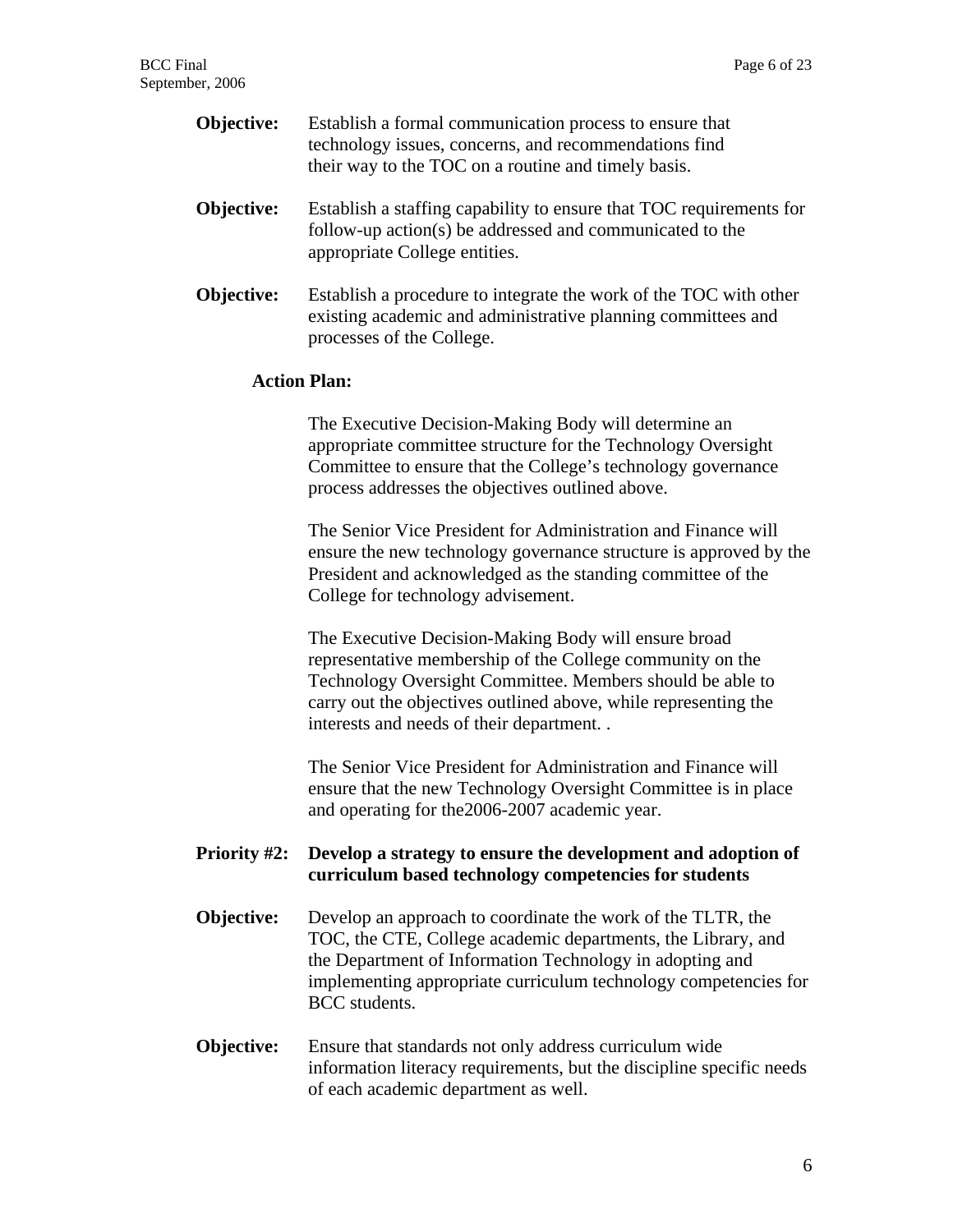**Objective:** Establish a formal process for evaluating the degree of adoption of curriculum based competencies, by course and discipline, in order to assess the integration of technology within the BCC curriculum.

#### **Action Plan:**

 The Senior Vice President for Academic Affairs will establish a process for integrating the work of the TLTR and academic departments to facilitate the adoption of curriculum competencies for all BCC students.

 The Senior Vice President for Academic Affairs, or his designee, will work with the TLTR, CTE, and academic departments to determine the status of technology use among all academic departments and their degree of readiness to adopt, or develop, curriculum competencies.

 Based upon input received the Vice President for Academic Affairs will determine appropriate expectations for departmental participation in the curriculum competencies effort and establish a timeframe for implementation by all academic departments and units.

## **Priority #3: Ensure the ongoing evolution and maintenance of a high quality, technology enriched, teaching and learning environment**

- **Objective:** Coordinate the resources of the TLTR, the Center for Teaching Excellence, the Department of Information Technology, and the Library to facilitate the development of a robust course development support environment for faculty who wish to integrate technology into their teaching.
- **Objective:** Provide faculty with the instructional course design support necessary to effectively integrate technology into their courses.
- **Objective:** Encourage and support faculty who wish to exploit the full capabilities of the Blackboard course management system as a teaching and learning tool.

#### **Action Plan:**

 The Senior Vice President for Academic Affairs, in consultation with the Senior Vice President for Administration and Finance and the Executive Director of the Department of Information Technology, will develop an appropriate strategy to coordinate the efforts of the CTE, the Library, IT, and the TLTR to coordinate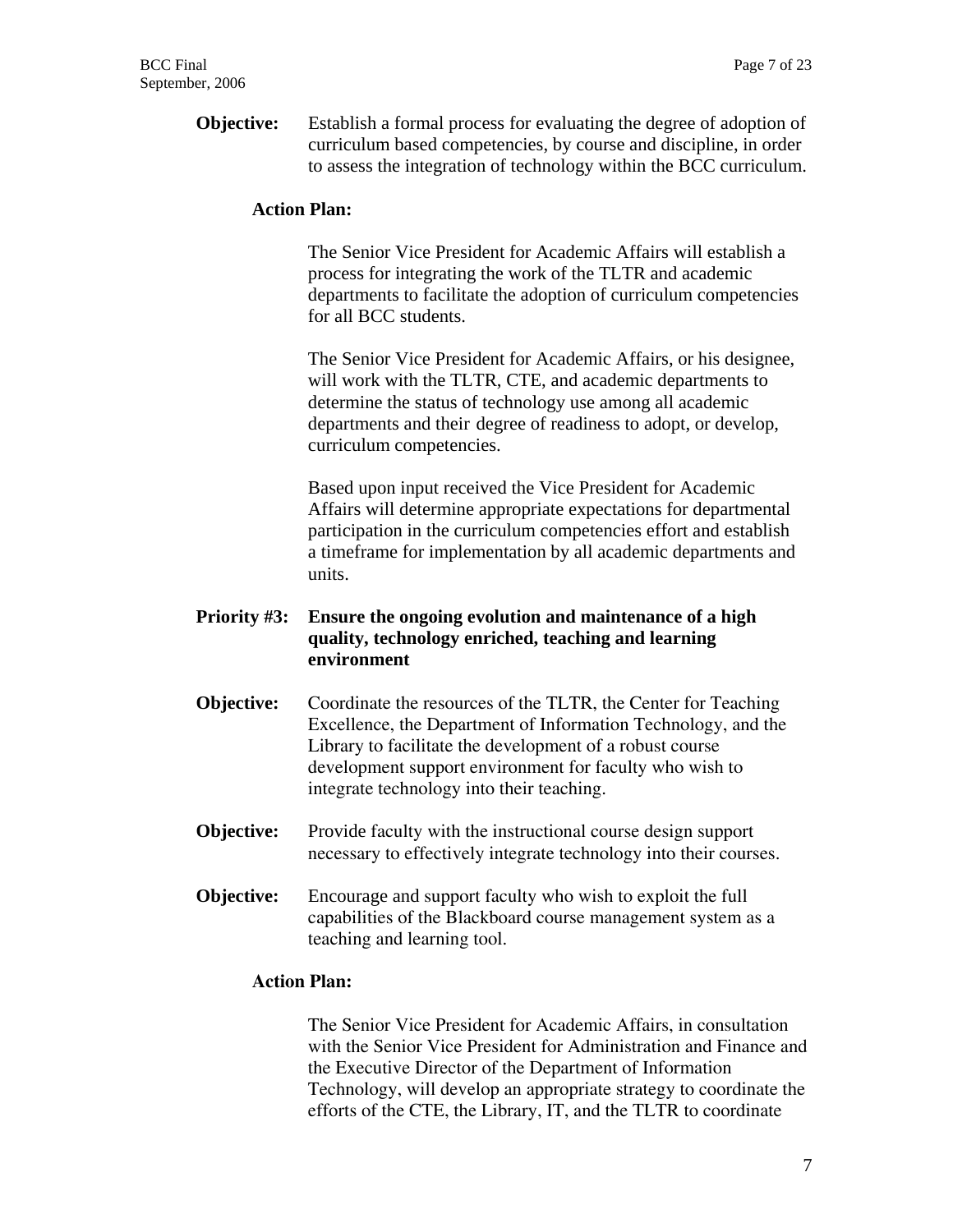and facilitate faculty support for the integration of technology within the curriculum and to support faculty technology teaching.

In order to facilitate the effort to coordinate and enhance faculty development resources, and to gather the background information necessary to guide his decision-making, the Senior Vice President for Academic Affairs will initiate efforts to gather the following baseline data:

- Existing technology use by faculty, by course and by discipline.
- Blackboard use by faculty for face-to-face teaching, as well as for delivery of partial or full asynchronous courses.
- The results of existing faculty development programs, their cost and benefit.
- Reactions of students to faculty use of technology in their courses.
- Emerging teaching technologies and strategies, their potential benefit and cost.
- **Priority #4: Implement College-wide technology tools that facilitate staff, faculty, and student service delivery, productivity, communication, and information and knowledge based decision-making**
- **Objective:** Establish a requirement that all internal college communications be accomplished via email.
- **Objective:** Implement technologies to continually analyze and assess student needs, progress and performance in areas of academic advising, grading, and student tracking.
- **Objective:** Implement improved automated processes in areas such as time keeping, PAF forms processing, degree audit, and transfer credit evaluation.

## **Action Plan:**

The Technology Oversight Committee will approve a draft policy for recommendation to the President, which will establish the College email system as the primary method of communication between and among College departments and personnel.

The Senior Vice President for Administration and Finance and the Vice Presidents for Academic Affairs and Student Development, in consultation with the Executive Director for Information Technology and the new Technology Oversight Committee will coordinate a process to review existing policy for student use of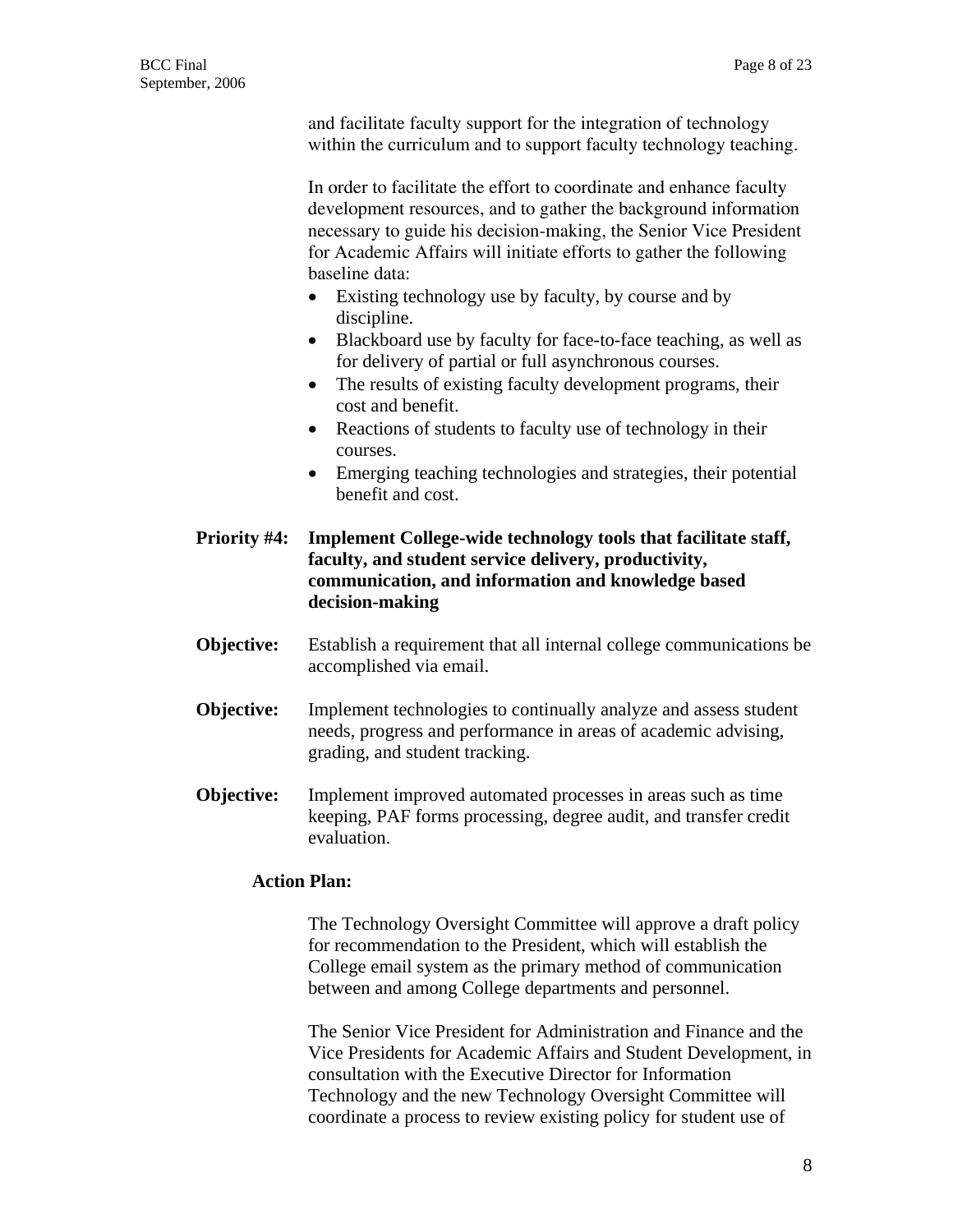College email accounts and make recommendations for modification of the policy as deemed appropriate.

The Executive Director for Information Technology, the Associate Dean for Research, Planning & Assessment, the VP's for Academic Affairs and Student Development and their designees will develop systems alternatives and a timetable for coordinating and improving reporting on student academic performance.

 The Executive Director of Information Technology and his Administrative Systems management and staff, in consultation with the Senior Vice President for Administration and Finance and appropriate Department heads, will identify systems alternatives, and a timetable for improving automated processes in areas of time keeping, PAF forms processing, degree audit, and transfer credit evaluation.

- **Priority #5: Adopt a policy, and implement a strategy, to facilitate the professional development of all faculty and staff with the goal of establishing baseline technology competencies and routine use of available technology tools**
- **Objective:** Identify institution-wide technology tools (e.g., email, appointment scheduling, etc.) and establish standards regarding their use by members of the College community.
- **Objective:** Develop a strategy to begin to address the disparity between and among staff, administrators, and faculty regarding the use of the College technology infrastructure and software tools and systems.

## **Action Plan:**

The Executive Director for Information Technology will identify and document those technologies, which constitute standardized institution-wide technology tools. The Executive Director will then prepare recommended standards governing reasonable institutional expectations for use of such technologies by all College employees for review by the TOC and other appropriate committees and entities for ultimate consideration by the President.

The Executive Director of Information Technology in consultation with other members of the executive staff will coordinate the evaluation of areas of need, recommend, and implement a comprehensive faculty and staff development program for technologies, as appropriate to the position. This development program will include requirements for all newly hired faculty and staff, as well as address ongoing development requirements.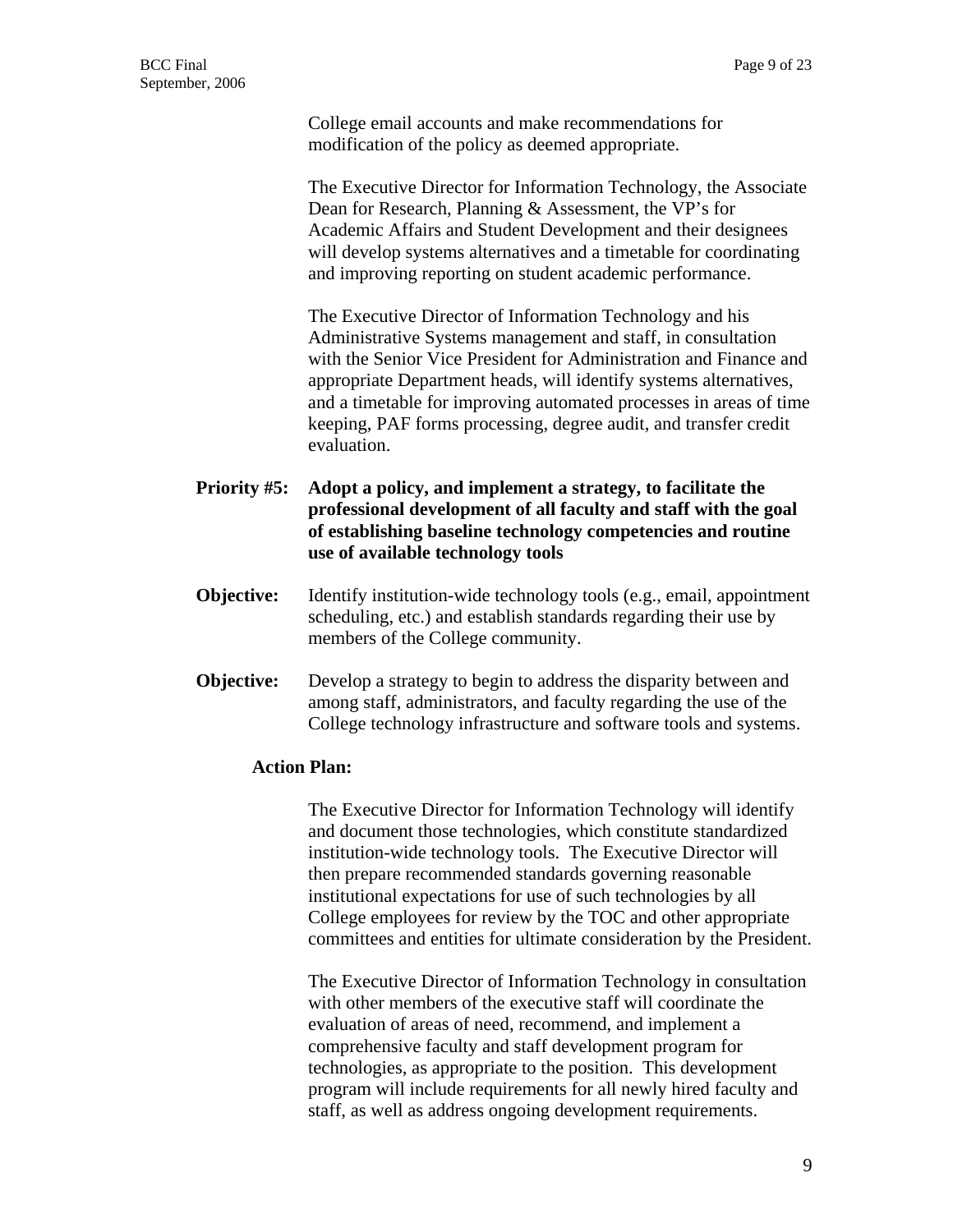| <b>Priority #6:</b> | Address key physical plant and technology infrastructure<br>issues that pose impediments to ongoing technology progress                                                                                        |
|---------------------|----------------------------------------------------------------------------------------------------------------------------------------------------------------------------------------------------------------|
| Objective:          | Identify and implement an effective solution to the network<br>bandwidth constraints confronting the institution.                                                                                              |
| <b>Objective:</b>   | Implement wireless networking in all appropriate academic<br>teaching and learning spaces.                                                                                                                     |
| Objective:          | Continue to optimize space utilization for classroom and laboratory<br>facilities; establish plans to retrofit additional space as appropriate<br>to expand technology in classroom and learning environments. |
| Objective:          | Establish a desktop recycle plan consistent with the needs of<br>academic and administrative departments and based upon funding<br>availability, specific use, and equipment life cycle expectations.          |

### **Action Plan:**

The Executive Director for Information Technology, supported by the Senior Vice President for Administration and Finance, will continue to seek a solution to resolve the network bandwidth constraints currently affecting the College. The Executive Director will keep all appropriate College entities informed of progress achieved, and the potential timeframe for resolution.

The Executive Director for Information Technology will develop, and publicize, a plan to expand wireless network capability to all appropriate academic and administrative areas within the College. The Executive Director will work with the Senior Vice President for Administration and Finance to establish a capital budget and timeframe to support the wireless plan.

The Executive Director for Information Technology, in consultation with the Technology Oversight Committee will develop a desktop computer replenishment plan with appropriate replacement timeframes based upon cost, application requirements, and projected useful equipment life cycle. The Executive Director will submit the replenishment plan to the Senior Vice President for Administration and Finance for final review and approval.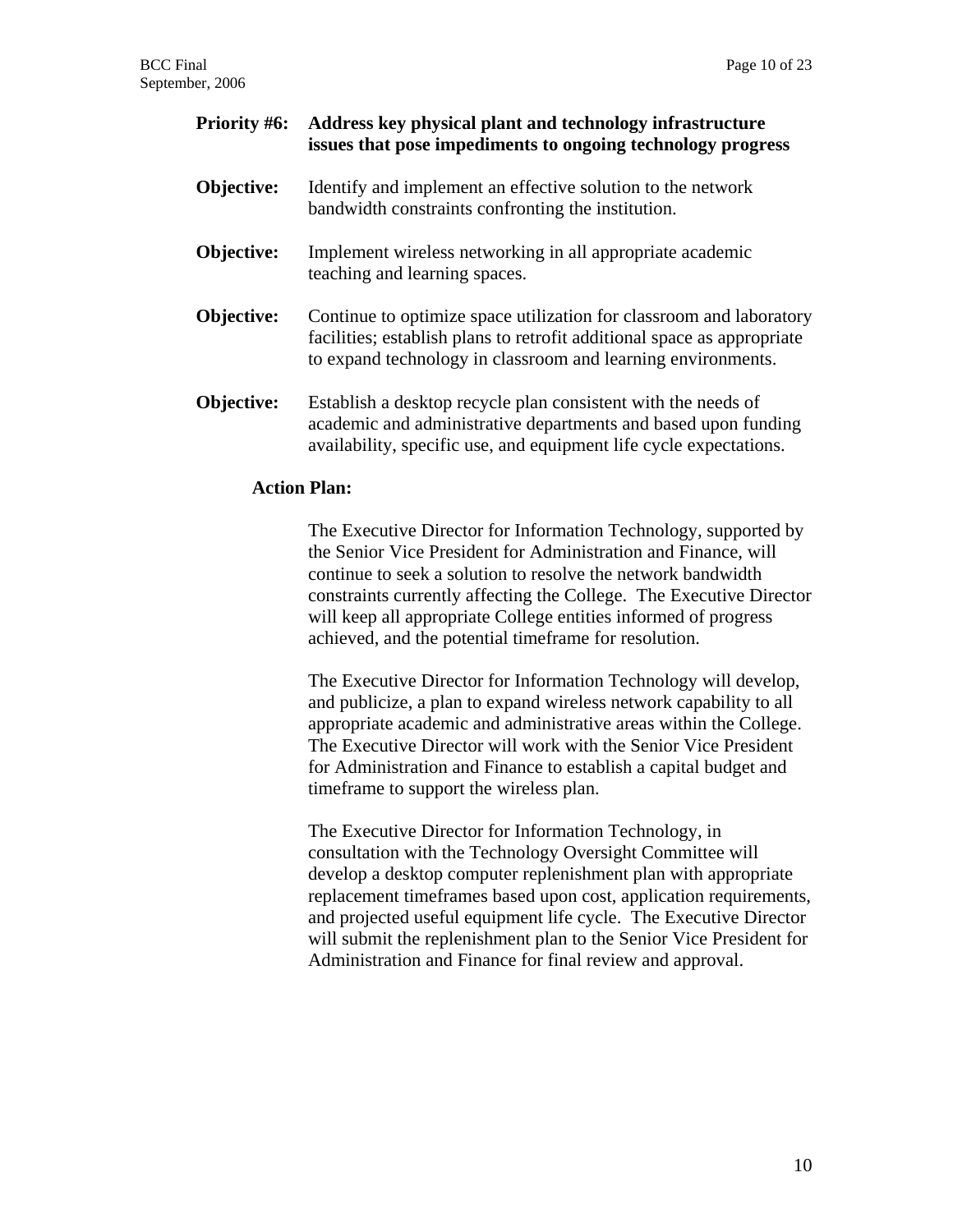## **APPENDIX 1**

## **Situational Analysis**

## **A**. **Institutional S.W.O.T. Assessment**

As an integral component of this strategic planning process, the Bronx Community College Information Technology Planning Committee conducted an assessment of the institution's existing strengths, weaknesses, opportunities and threats. The results of the assessment follow:

- 1. Strengths
- BCC enjoys a dedicated faculty and staff.
- The institution embodies a spirit of collaboration.
- Institutional personnel are committed to student support
- There is a warm, collegial atmosphere among all members of the college community.
- BCC benefits from a beautiful campus environment.
- The College has the advantage of strong, stable leadership.
- An accomplished faculty is a major strength.
- The faculty and administration are committed to personal and professional development.
- Academic program planning is strong.
- There is a shared vision, a commitment to student success, and high standards.
- The College has strong community roots among those who know us and enjoys a positive reputation within the community.
- BCC students are motivated; they are committed to personal achievement and success.
- The diversity of BCC's students, faculty, and staff is a significant strength and institutional differentiator.
- There is a large pool of potential students from which the institution draws its primary enrollment.
- After a period of decline, the institution's enrollment is now growing.
- Successful postgraduate outcomes are a hallmark of the institution.
- The College enjoys a good reputation and a track record of positive outcomes.
- The College's Institutional Planning Model provides a positive framework for institutional assessment, planning, and progress.
- The College supports a good technology infrastructure as exemplified by quality network and web services.
- The introduction of a technology fee has helped to provide the financial resources to support numerous critical technology initiatives.
- The institution has a strong history of grants acquisition and benefits from a solid grants capability.
- There is strong collaborative support for technology innovation among the faculty.
- The University is driving issues of student success.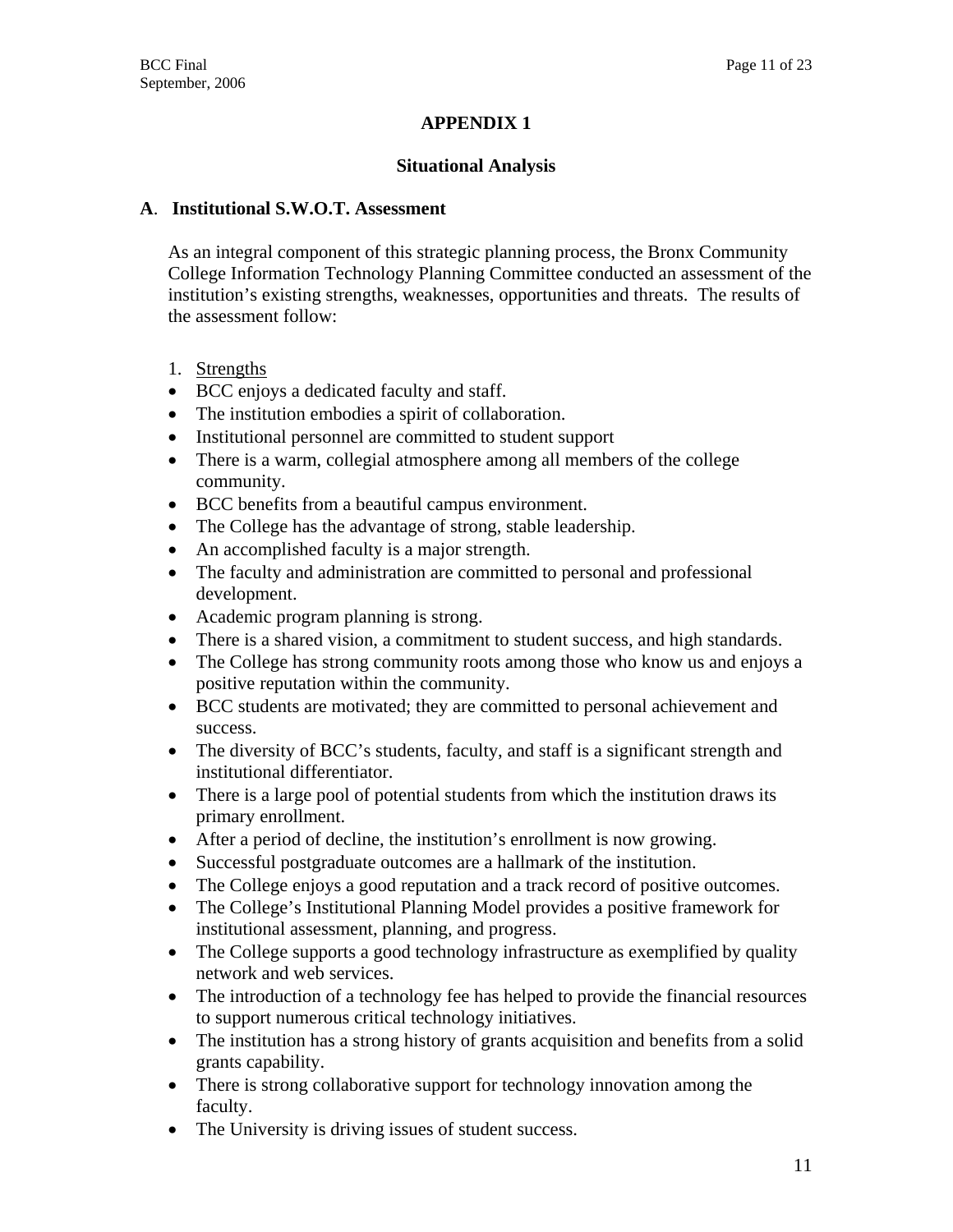- The relationship between faculty and the IT organization is very positive; example being the Honors Program
- New faculty hires are bringing strong technology skills to the institution.
- BCC enjoys the highest ration of full-time teaching faculty to students in the CUNY system.
- 2. Weaknesses
- The College has a significant deferred maintenance problem: the physical plant is old and in constant need of repair.
- There is limited classroom space suitable for its intended purpose.
- Though we have numerous computer labs.
- The library suffers from inadequate facilities; it is housed in two separate locations and possesses limited seating.
- Fundraising is limited or nonexistent among alumni.
- The institution suffers from the lack of integrated central administrative applications systems to support College business operations.
- There is a need for more wireless classrooms more appropriately suited for teaching purposes.
- The complex funding mechanisms and centralized administration contribute to institutional impediments.
- While the College's grants acquisition capability is good, many times there is insufficient funding to support grant funded activity in "out" years.
- The institution needs to become more learner centered.
- There is a need for additional help desk personnel and coverage.
- There are uneven levels of faculty expertise and interest in technology.
- Adjuncts and weekend program instructors are not adequately connected to institutional technology resources and services.
- 3. Opportunities
- The College's newly implemented Technology Fee continues to provide close to one million dollars annually to support critical student-related technology needs.
- Finalization of the College's Master Plan will enable the institution to move forward on the design and construction of a new instructional facility, North Hall.
- The College should develop new academic programs and strengthen and evaluate existing ones.
- The College can greatly enhance collaboration and communication between and among other CUNY institutions, and other educational institutions generally.
- The College can continue to improve faculty research capability and program articulation with other institutions.
- The College can do more to improve management decision-making through the availability of better information resources.
- The institution can enhance its ability to purse governmental and private grants to support the College's mission.
- The College can pursue the numerous sources of funds available for minority serving institutions.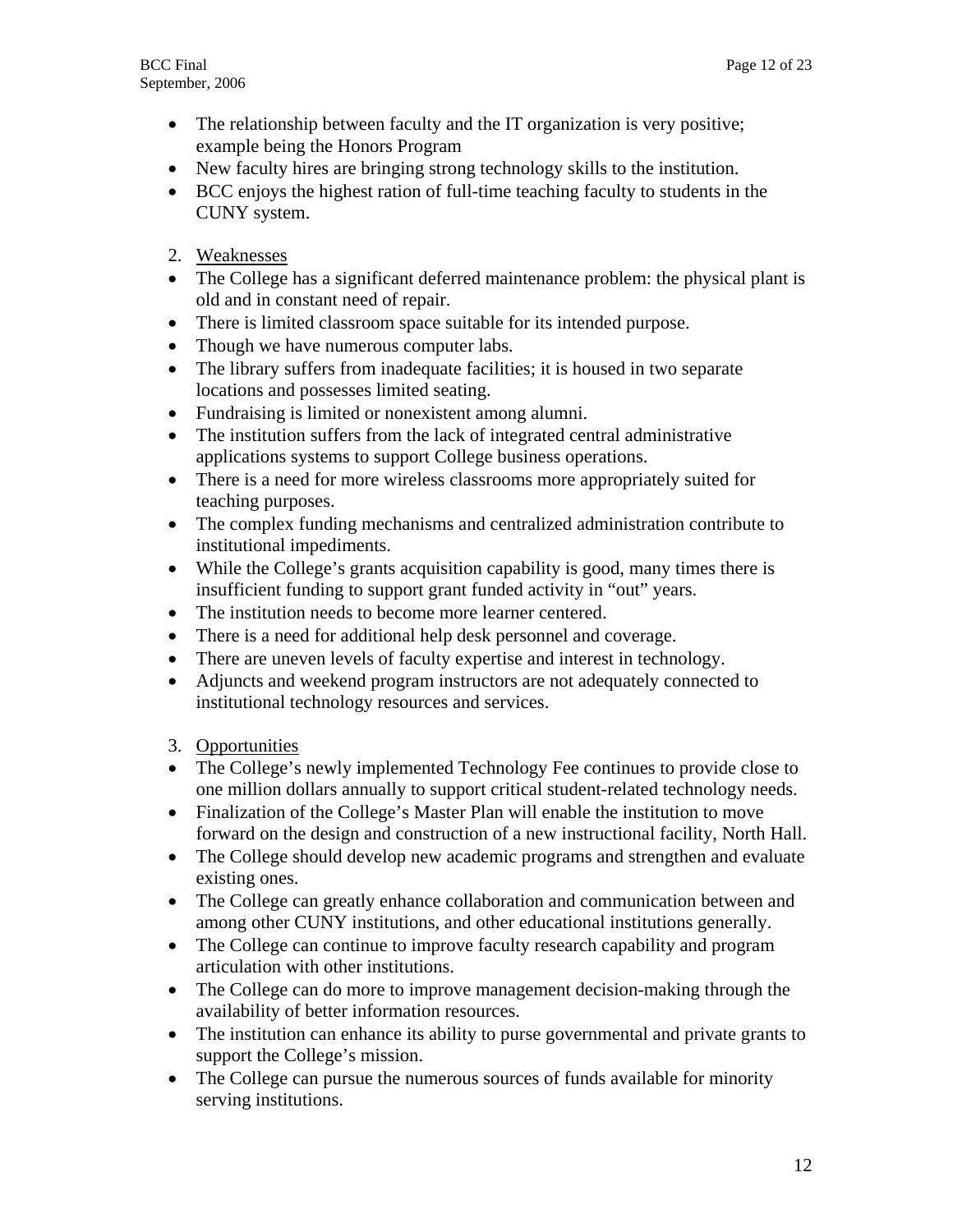- Infusion of technology more broadly into the curriculum will now be an important potential.
- Faculty can be better prepared to introduce needed technologies into the curriculum through formal faculty development efforts.
- The College will be able to better prepare its students for success in a technology intensive society.
- The College as a group of learners and scholars will be able to communicate more effectively, greatly enhancing a sense of community.
- The institution can greatly improve student support and administrative student advisement, student tracking and alumni services.
- Business processes and workflows can be improved for all College constituencies.
- The College will be able to improve alumni giving through enhanced alumni contact and tracking.
- Transfers to Lehman and other upper division institutions can be enhanced.
- The College will be better able to attract and hire IT-capable faculty and staff.
- 4. Threats
- As an institution dependent upon public funding, the College is continually at risk from budget cuts.
- City funded Schools can be negatively affected by the availability and distribution of state supported capital funding.
- Unanticipated enrollment increases or declines could have an adverse impact on the institution.
- College facilities are in danger of being cited for EPA violations due to the age of many campus buildings; this potential could have a significant impact on the College's ability to function.
- The institution suffers from space as well as scheduling constraints with respect to the efficient use of all of its facilities.
- Competition from private, other CUNY and SUNY institutions will continually impact the College.
- The College does not attract the attention it should from the CUNY Central Office.
- The national perception that somehow community college attendance is a lesspreferred educational option can adversely affect recruitment.
- The new CUNY sponsored academic standings policy can adversely affect student retention.
- The continued attack on state and federal public funding for education threatens public institutions of higher education.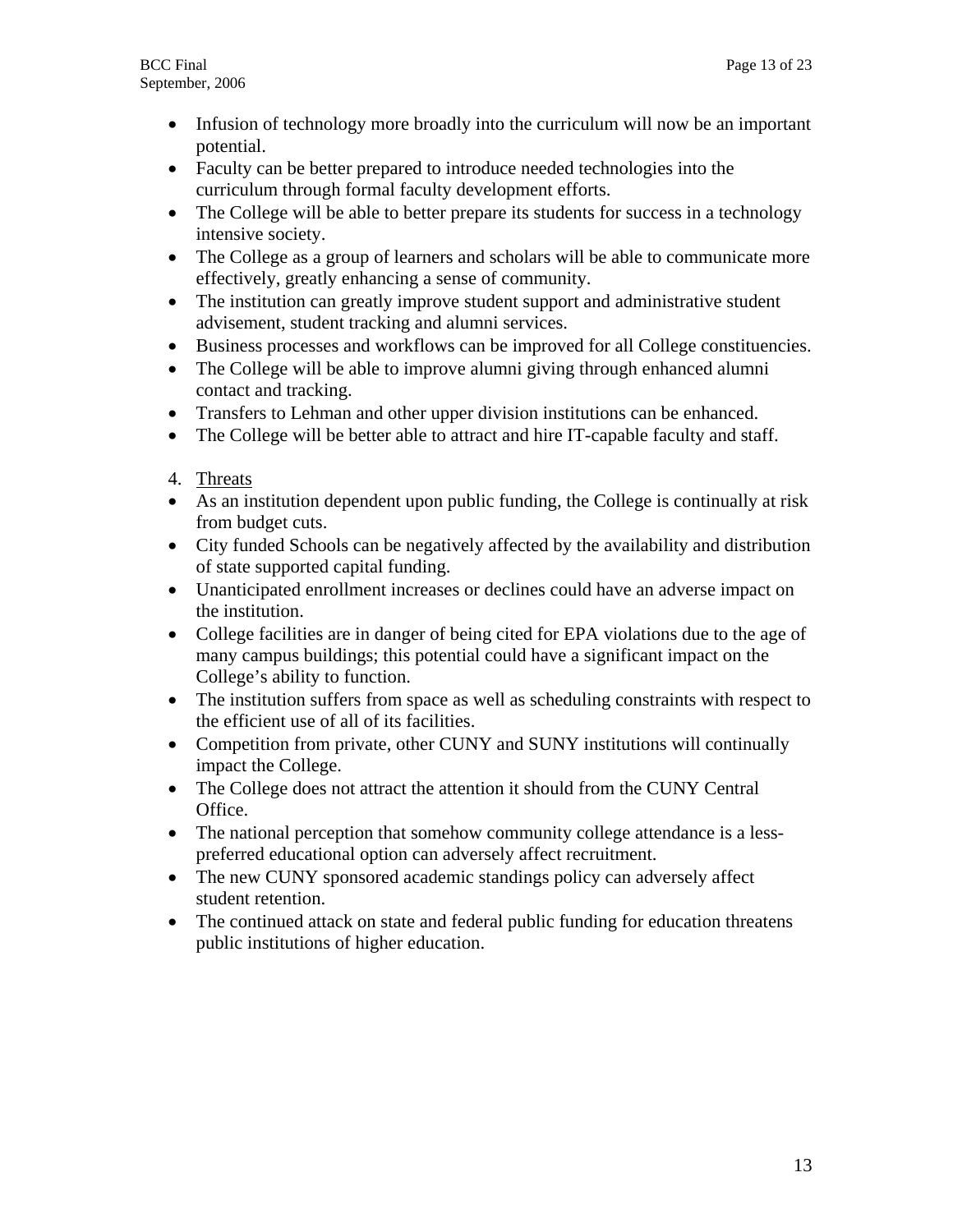## **B. External Trends and Forces**

As BCC updates its multi-year information technology strategic plan, it is important to establish which outside trends and forces will impact upon its efforts. Many of these external forces noted below will be outside the institution's control.

- 1. Constituent Expectations: Students, faculty, staff, trustees, legislators and the community at large expect an ever-improving return on their investment in higher education. As a public institution, with a strong social and community service mission, BCC must continually deliver quality services to all its constituents in order to meet their diverse needs.
- 2. Tempo of Technological Change: Given the revolution in technology over the past twenty five years, it is reasonable to expect that technological change will continue unabated.
- 3. Teaching and Learning Expectations: BCC's students will expect IT integration in their education. Use of technology is critical in the learning and teaching process, and requires access to the infrastructure for continued professional and academic development of faculty and students.
- 4. Asynchronous Course Delivery: Alternative methods of course delivery (time and location independent) are growing, providing viable alternatives and supplements to traditional classroom instruction.
- 5. Internet Impact: From commercial applications and research capabilities to a vehicle for alternative course and instructional delivery, the Internet is significantly impacting upon higher education. The introduction of Internet II will require ever increasing bandwidth for research and educational applications.
- 6. Outcome Measures: Emphasis upon outcome measures is expected. Students expect value; BCC will be measured by its ability to help students to achieve their goals.
- 7. Information-Technology Proficient Employees: As the marketplace continues its reliance upon IT, it is BCC's responsibility to assure that students' education and training are commensurate with the demands of the local economy and society at large.
- 8. National, Regional, and Local Economies: Fluctuations in employee demands create a significant need for retraining various segments of the workforce, to which the College must respond.

The external factors discussed above currently shape, and will continue to shape, the economy, the development and use of technology, the quality and nature of academic instruction, the ways in which we administer our institutions, and the challenges students confront. While these factors cannot be controlled, a constant and vigilant regard to their existence, as well as a continual focus upon their potential impact, will continue to enhance Bronx Community College's positive presence in higher education.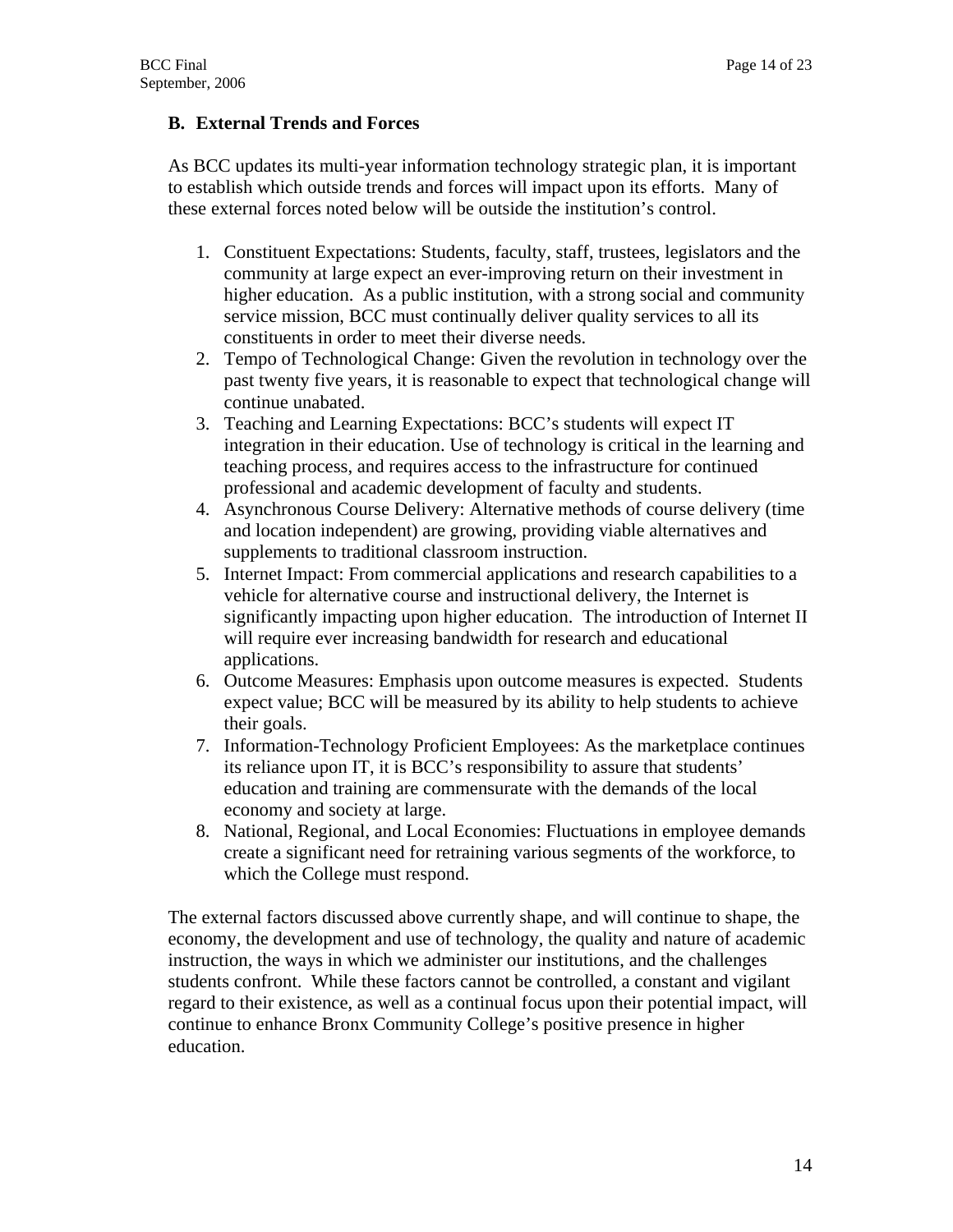## **APPENDIX 2**

## **BRONX COMMNITY COLLEGE FOCUS GROUP FINDINGS May 2006 Submitted by Bill Brennan**

## **OVERVIEW**

During the course of my interactions with members of the BCC community it became apparent where the strengths and weaknesses lie within the existing College-wide technology environment. Users universally recognize that significant improvements have been made to the technology environment since 2003 as a result of the implementation of the recommendations in the BCC, Information Technology Strategic Plan, 2003, which was confirmed by a comparison of user reported improvements to the goals and objectives outlined in the 2003 plan. However, several key issues did emerge which will require College focus during the current strategic planning update effort to ensure that technology progress continues.

Implementation of the Tech Fee, newer and many more computers, improved network access including numerous wireless access areas, substantially reduced virus infiltration on the network, significant improvement to access and services within the College Library, implementation of a number of administrative, business, and student service online support systems, more student and faculty computers and labs, and significantly enhanced helpdesk services are just some of the many improvements noted by users in the focus group sessions.

Five strategic issues emerged during the focus groups that I would recommend be minimally addressed within the context of the current planning effort. They are; the role of the TOC and its subcommittees, academic technology strategy including curriculum standards and teaching and learning objectives, greater participation of faculty in technology planning, improved communication of technology plans and services, and the role of technology in identifying students at risk, improving student retention, and facilitating student success.

In addition, as was the case during the 2003 planning effort, certain technology impediments exist which will hamper efforts toward progress in several areas. These technology impediments must be addressed within the context of the current planning effort and should receive early attention in any action plan that is developed.

I have divided my observations for review into the following three areas; strategic issues, strategic technology impediments, and raw focus group comments.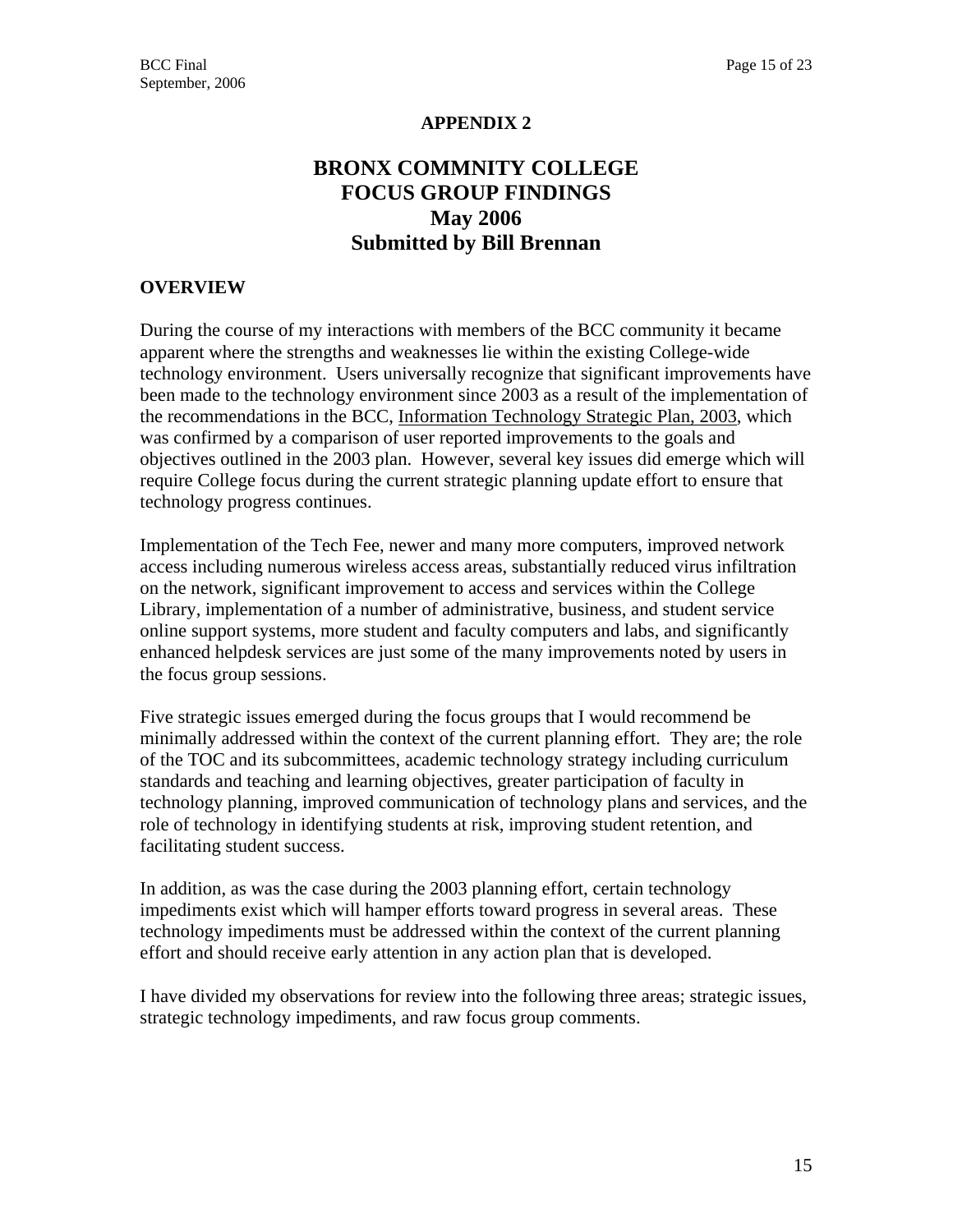## **STRATEGIC ISSUES**

## 1. The Role of the TOC

 As originally envisioned in the BCC Information Technology Strategic Plan, 2003, the Technology Oversight Committee (TOC) would function as the top level oversight body for the review and recommendation of technology policy, priority setting for major projects, resource allocation, as well as providing a voice, through its three subcommittees, for the needs and concerns of users in the academic, administrative, and IT communities. As the committee has evolved, it appears to function in a very limited capacity, primarily for allocation of Tech Fee income, and its academic/instructional and administrative subcommittees play a very limited role.

The TOC has clearly served the institution well in its role of resource allocation of Tech Fee income as one only has to observe the many improvements in the academic environment, particularly for students, to confirm. However, it seems to be somewhat off-course at the moment from comments from both administrative personnel and academics who suggest that the TOC is not communicating its actions well, nor being perceived as having a role as an advocate for the needs of users.

Chairs of both the academic/instructional and administrative subcommittees suggest that they are not clear about the role of their subcommittees in the technology decision-making process, or how to clearly articulate their needs and issues to the TOC. This situation contributes directly to two additional strategic issues to be discussed later in this report; improved communication of technology plans and services, and greater participation of faculty in technology planning and decision making.

First and foremost, the TOC should be a policy setting/recommending body and a College-wide technology priorities arbitrator. Through its various subcommittees it should play two vital additional roles; first, as a forum for airing the needs, issues and concerns of various user constituencies and secondly, through its subcommittees, to act as an education vehicle to communicate technology policy, plans, and priorities to the College community.

During this planning effort it is strongly recommended that the role of the TOC be revisited and that a strategy be put in place to ensure that effective communication between and among various user constituencies can be addressed.

### 2. Academic/Instructional Technology Strategy

It was reported through the various focus group sessions that substantial improvements have been made to the academic/instructional environment. These improvements are exemplified by an increase in student labs, more and better computers for faculty and students, improved academic departmental lab facilities, media availability in the classroom through the use of mobile media carts, improvements to Library technologies and access within the Library, more network access to include numerous wireless locations, and a substantial increase in the use of technology by faculty at large.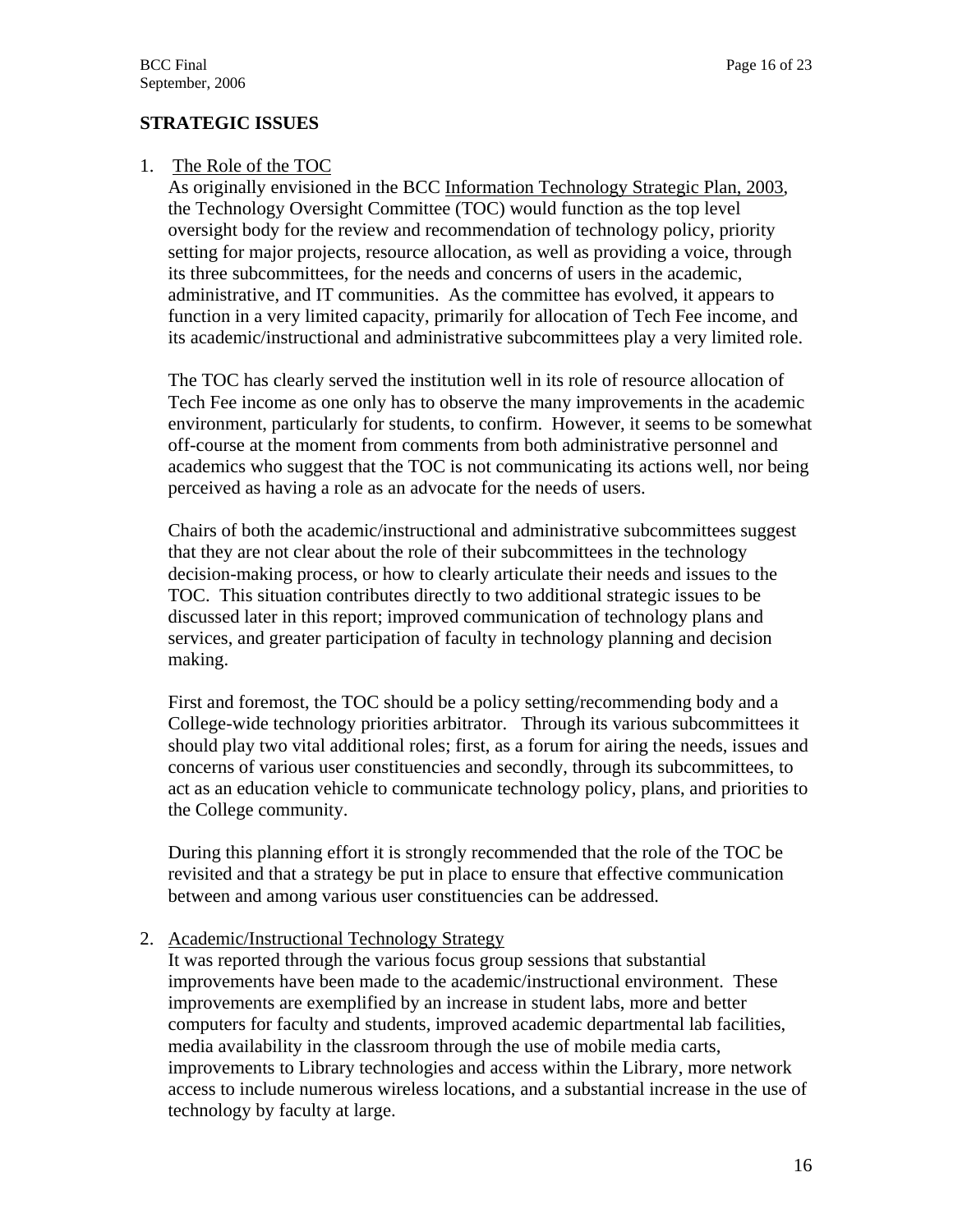However, while the above progress is a notable achievement, two high priority objectives within the 2003 Strategic Plan have not been achieved, and appear to lack a strategy for future progress. These are; Adopt minimum competencies for students and faculty, and, Continually assess the integration and effectiveness of technology within the BCC curriculum.

Specifically, while early committee work began to address the issue of student competencies its work languished after about one year and eventually stopped. Also, little progress was apparently made with regard to integration of technology within the curriculum as evidenced by the fact that one of the primary vehicles for delivery of technology aided instruction, Blackboard, is reported to have almost no growth in utilization over the past three years.

Reports from several faculty who were involved in the early stages in working to achieve the previous objectives suggest that no apparent institutional process/structure existed to enable their work to be reviewed and approved by an appropriate authority. It was also reported that there was a lack of an obvious coordinating mechanism to bring the work and interests of academic departments, various academic/instructional technology committees (e.g., TLTR), the CTE, and the IT organization together to achieve the above referenced objectives.

Given both the investment in academic technology over the past three years, and the continued interest of the institution and the faculty in achieving the above objectives, development of a process to move forward the integration of technology within the curriculum through the development of appropriate curriculum standards should be a high priority objective for the current planning effort.

#### 3. Faculty Participation in Technology Planning

While faculty clearly identified the many improvements to the technology infrastructure and services, which have been accomplished over the past three years, they were uniform in their concern that they do not feel connected to, or full partners in, technology planning and decision-making at the institution. I believe that at least in part, the findings raised in the previous two strategic issues cited above (Role of the TOC and Academic/Instructional Technology Strategy) directly contribute to this feeling among the faculty.

If one looks carefully at the raw comments reported below in the Faculty Focus Group there are many reasonable questions and issues raised by faculty with respect to the current and future directions of technology for the institution. Many of these issues have activity already in progress or contemplated by IT and other entities on campus, such as the Library, however, there appears to not be any current vehicle in the form of a committee, or other appropriate venue, for faculty to raise questions and issues related to technology and obtain answers.

This apparent "disconnect" is the result of several factors. As stated earlier, the TOC academic/instructional subcommittee is not working as envisioned, thereby not providing one of the venues originally anticipated to solicit faculty input and provide responses to faculty concerns. Also, the absence of the process envisioned to achieve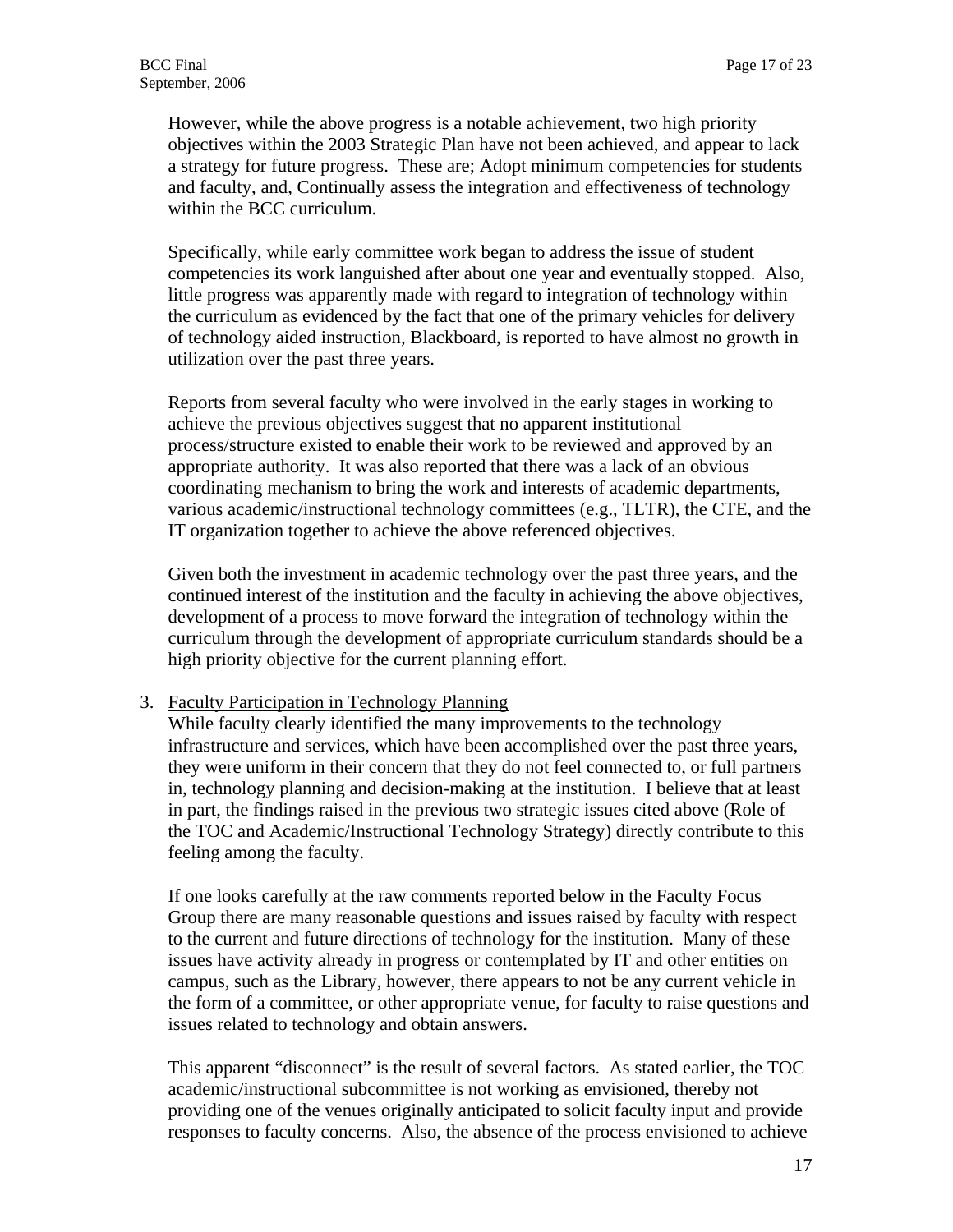the academic/instructional goals within the 2003 Strategic Plan also leaves a void with respect to communication between and among faculty, the administration, and academic leadership on these issues.

Achieving a shared academic vision for technology is crucial to the achievement of many teaching and learning goals for the institution. Engaging faculty in the "debate" regarding the development of curriculum standards and the future use of technology to enhance teaching and learning requires their active participation and buy-in. Developing an appropriate vehicle for communication with faculty regarding technology issues and plans should be a high priority issue for the current planning effort.

## 4. Improved Communication of Technology Plans & Services

Highlighted in all of the focus groups, the recommendation for improved communication regarding technology plans and services was a high priority for users. As has been mentioned earlier, the role of the TOC should be reviewed with regard to how communication of its activities can be improved. However, the issue of improved communication is one that clearly transcends the TOC.

The IT organization must work to identify routine ways to communicate its activities to the user community. Various committees charged, in part or in whole, with technology activities must communicate on a regular basis to faculty and students. The Library must communicate effectively with its various constituencies. Administrators should be fully informed of plans and actions with respect to technology, particularly with respect to the plans and actions of CUNY.

With effective communication comes understanding, tolerance, and good ideas. Much is going right at BCC with regard to technology progress and finding effective vehicles to promote that success and identify areas for improvement can only strengthen the institution and its efforts further.

Whether imbedded within other strategic issues, or addressed as a standalone item, improved communication regarding technology plans and services should be a crucial element within the current plan update.

## 5. Using Technology to Facilitate Student Success

 An issue on the minds of many participants in all of the focus groups was the degree to which technology can be used to advance student success at BCC. Not surprisingly, this issue encompasses a range of possible technology initiatives from enhancing student preparedness for College, to monitoring student progress and being able to develop "early warning" capabilities for students at risk, to improved teaching and learning strategies to enhance student learning.

 A few of the capabilities which were requested included electronic grading, electronic attendance monitoring, and better and more extensive use of Blackboard as a teaching and learning tool. It is recognized by many that this is an area where technology can provide a substantial service in advancing the strategic agenda of the institution.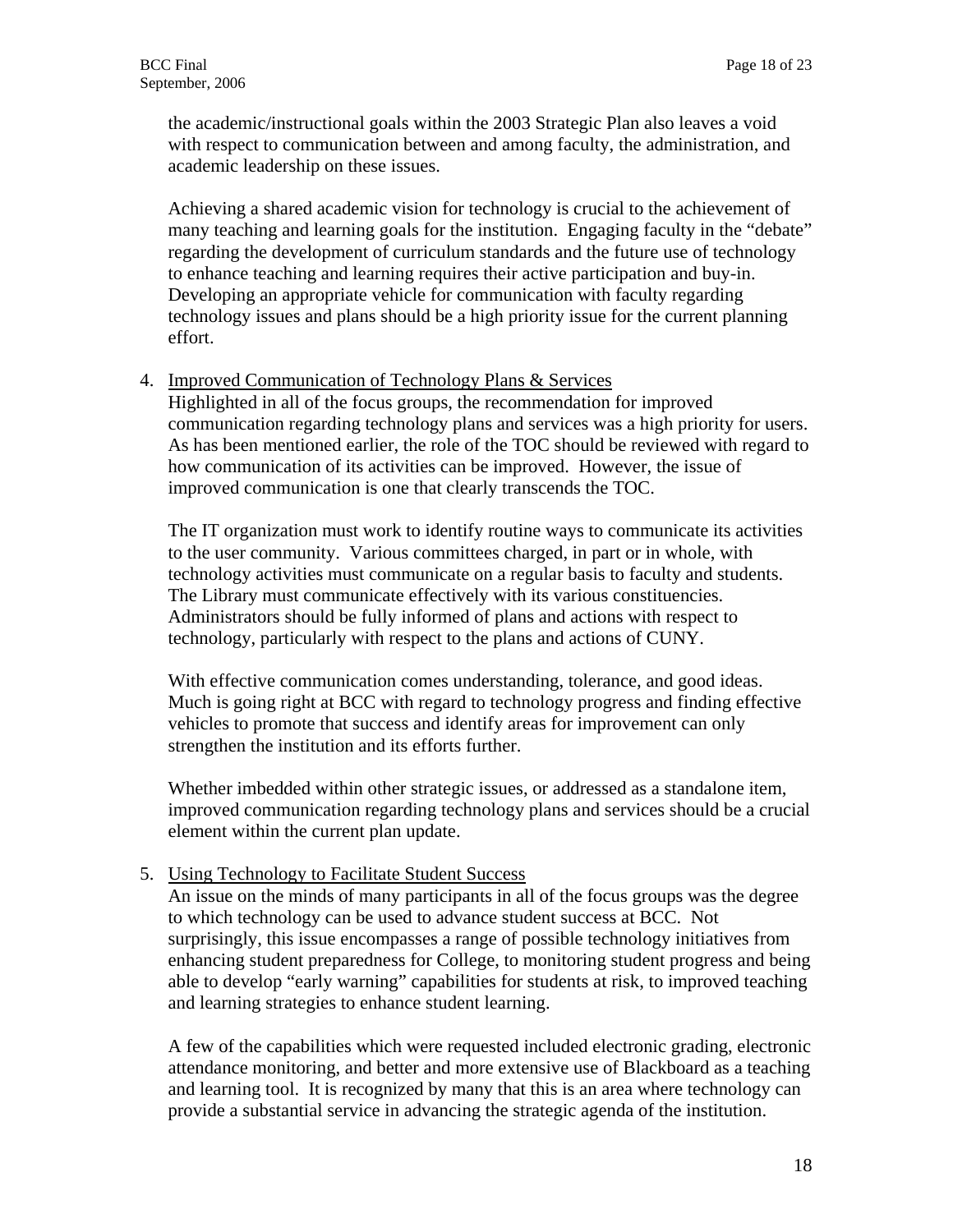While this appears as the last strategic issue in a list of five it should not be misinterpreted to mean it is the last in priority. In fact, I would hope the planning committee will consider the possibility that by focusing its efforts in this area we may find a vehicle to address other outstanding strategic issues which have been identified.

## **STRATEGIC TECHNOLGY IMPEDIMENTS**

Certain key technological and technology service impediments currently exist which must be addressed in order for the institution to continue on its path to further progress. Certain of these issues are well known and acknowledged and activities are already in place to address them. However, for the purposes of this planning cycle I believe they should be identified and documented.

These issues are:

- 1. Network bandwidth constraints While substantial improvement has occurred with regard to the BCC network, peak usage periods appear to be seriously impacted by a lack of bandwidth. This problem is not isolated to BCC but rather impacts all CUNY schools in the Bronx. This problem impacts all on-campus users.
- 2. Student Email While student email exists, it is generally recognized as ineffective. Problems cited include operational issues associated with when students are issued email to confusion between BCC email and the CUNY portal. Students apparently resist using email other than their personal account which further inhibits effective electronic communication with students. While this is not strictly a technical issue; student email does work, the educational, administrative, and student service goals for student email are clearly not being achieved.
- 3. Help Desk Universally hailed as a high quality service it is equally criticized for delays in response time to problems and limited hours of operation due to staffing constraints. In our information and technology intensive world the reality is that users will need help and increasingly users will expect more from help desk operations.
- 4. Power constraints Generally understood, but still an impediment to flexibility to delivering certain technological solutions is the limited/aged building power capacity.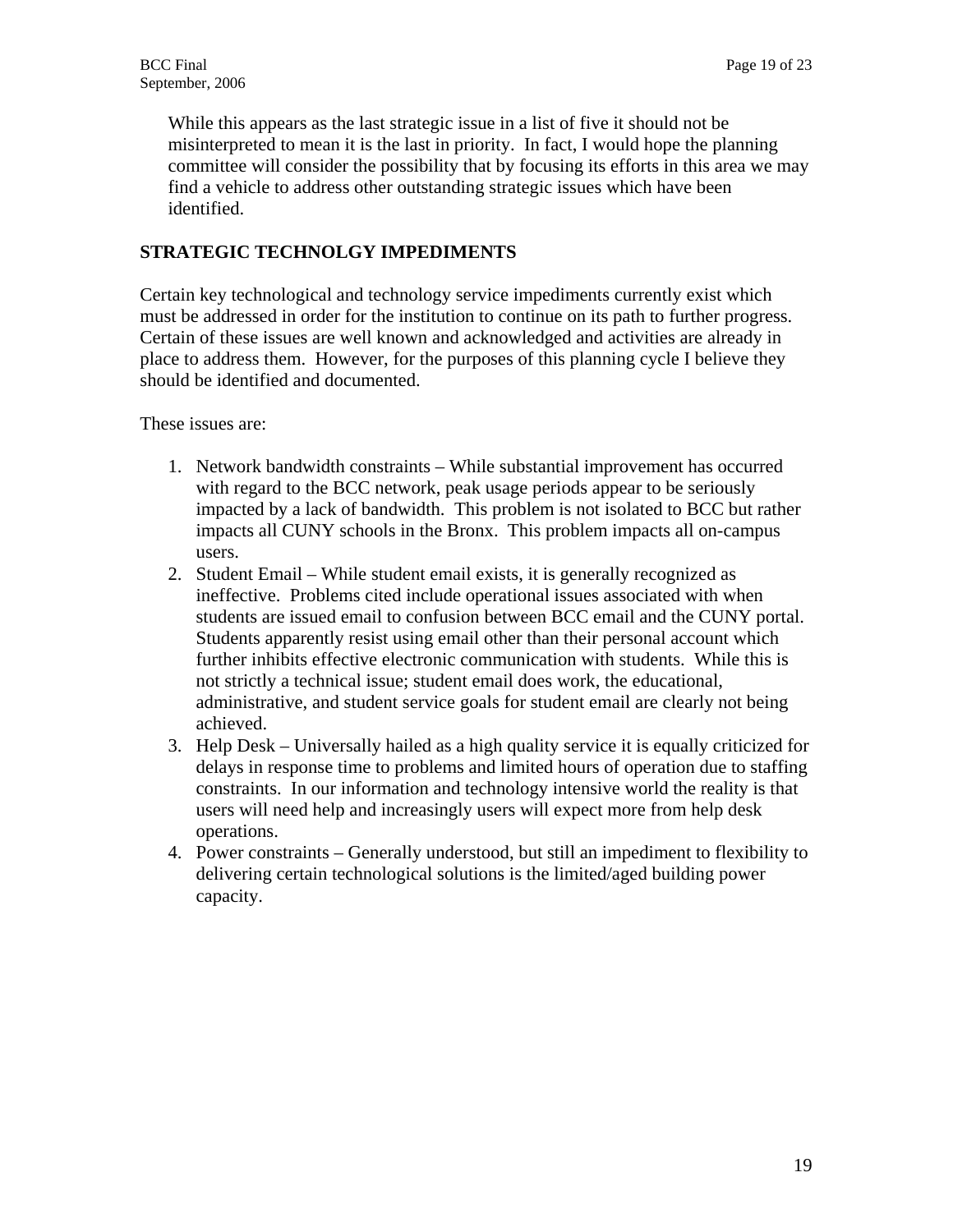## **RAW FOCUS GROUP COMMENTS**

## **STAFF FOCUS GROUP**

## **(Departments represented: Library, Campus Planning, Human Resources, Institutional Development, Continuing Education, Finance & Administration, Admissions, Registrar, College Relations, and Physical Plant)**

Observed Improvements

Infrastructure more stable, no more bottlenecks, fiber in every building More and improved hardware for faculty, including desktops and laptops Library now wireless, laptop loan program Website electronic reserves now available Campus database for building and space planning now available Moving toward implementation of Resource 25 for enhanced space planning Help Desk much improved can log and track service requests Helpdesk staff expertise excellent Much improved on campus interoperability; clearly moving toward OS standard IT work orders & PPS work orders working well Have web access to work orders & follow-ups Phone tree implemented and working well Switched to Outlook and Express which has improved email from home Automated physical plant work orders now online and working well Student email now available Email mailbox expanded New electronic requisition system available Library now has remote access to library databases, digitized instructional resources, reaching more students with information literacy program, about a five fold increase in computers for students in library learning resource center Departmental websites now very helpful Many wireless areas Now have publicly available IR data on the Web Degree Works implemented Many new student services available online including bill payment to include Financial Aid Outstanding Issues/Concerns Student email available but not used effectively or extensively; confusion over CUNY Portal ID's & password and BCC email account Missing link between portal and BCC email; 2-user id's and 2 passwords Student email not available soon enough in semester, negatively impacts student use of Blackboard Electricity distribution still a major problem in many buildings

Broadcast emails not always getting there, not isolated to BCC

Need grades and probation status available electronically; able to email in

New hires can wait for months to receive email waiting until they are in CUPS

Many times response time from helpdesk not acceptable; limited staff with lots of work such as setting up and distributing laptops in addition to responding to routine helpdesk calls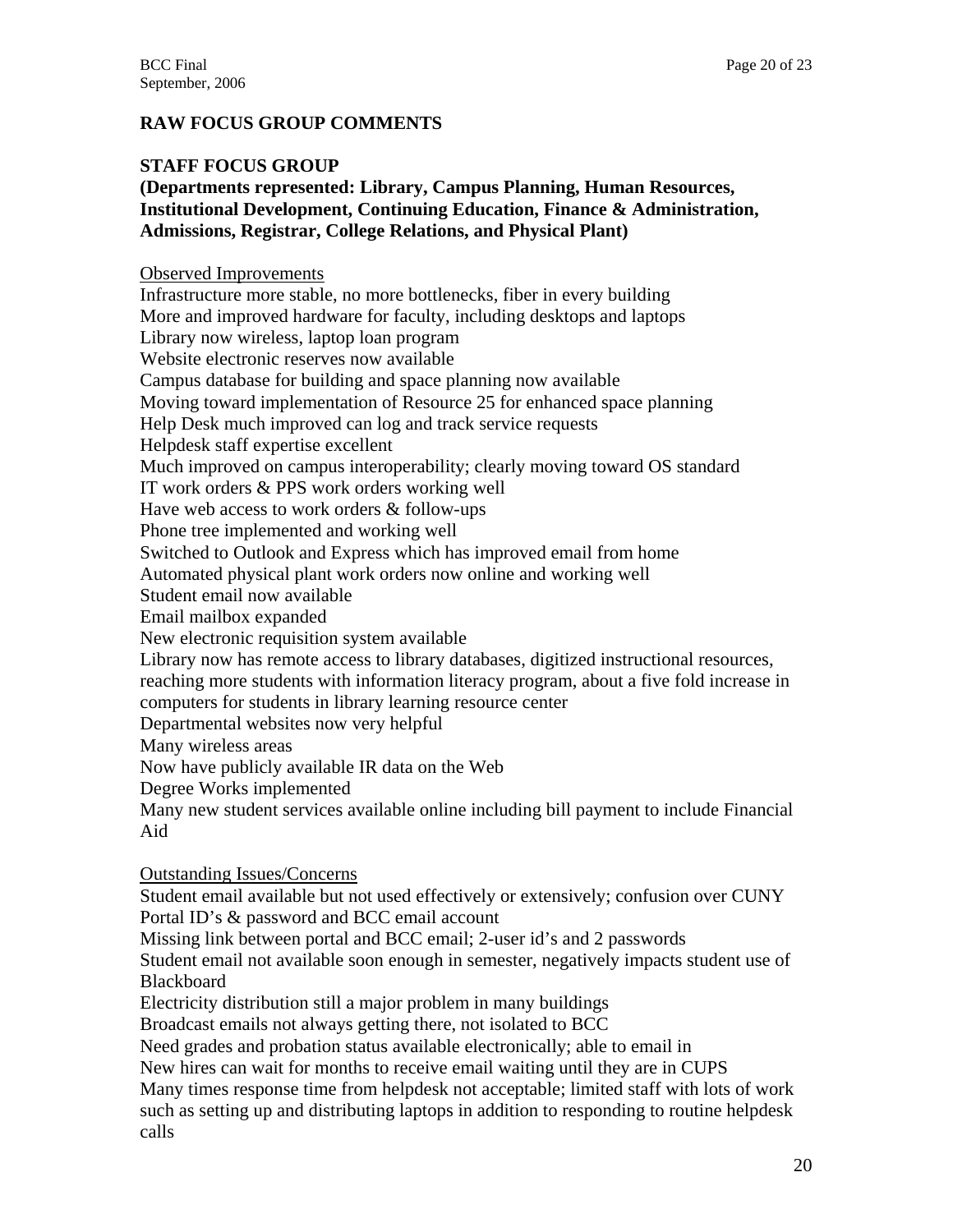Large work order backlog Need expanded helpdesk hours, evening and weekend Need better CUNY helpdesk support for portal, email, Blackboard Tech fee has been great help for students but doesn't really help staff and faculty Library bandwidth an issue; bandwidth campus –wide a problem Need College-wide data warehouse Printers are an issue; too many types, insufficient standardization TOC has not worked for administrators; not clear of the role of administrative systems subcommittee

## **FACULTY FOCUS GROUP**

**(Departments represented: Health & Physical Education, Biology, Chemistry, Physics, Math & Computer Science, History, Art & Music, Center for Teaching Excellence, Nursing, Education & Reading, Library, and Communication Arts & Sciences)** 

Observed Improvements More computers for faculty, students & staff Use has increased exponentially Wireless in many locations Faculty use has definitely increased We have a rational process for distributing computers There is increased use of the Internet The network has less viruses and is more consistently available Helpdesk support is excellent Need College-wide data warehouse Computer purchasing is much easier, particularly for software Academic lab scheduling and availability is good for courses Mobile carts for in-class use of technology a big improvement Library resources are great

### Outstanding Issues/Concerns

No wireless master plan; seems to be wireless by request Blackboard use still low, no real progress, less than 10% of all courses Lack of collaborative department problem solving; are we too compartmentalized & not taking advantage of our full capabilities We have a Chemistry Smart classroom and no wireless TOC has lost its way – faculty does not feel they have enough input into decisions Faculty wants an accounting of how funds are being spent for technology Bandwidth a major issue; more and more computers seek to share existing bandwidth We need flexibility in hardware acquisition; Dells are not the only solution – we need UNIX workstations, Mac's, etc. Mac not supported Can no longer download BCC email from home Pop servers no longer available, only Outlook & Exchange; a real problem for faculty and students Failure of communication from IT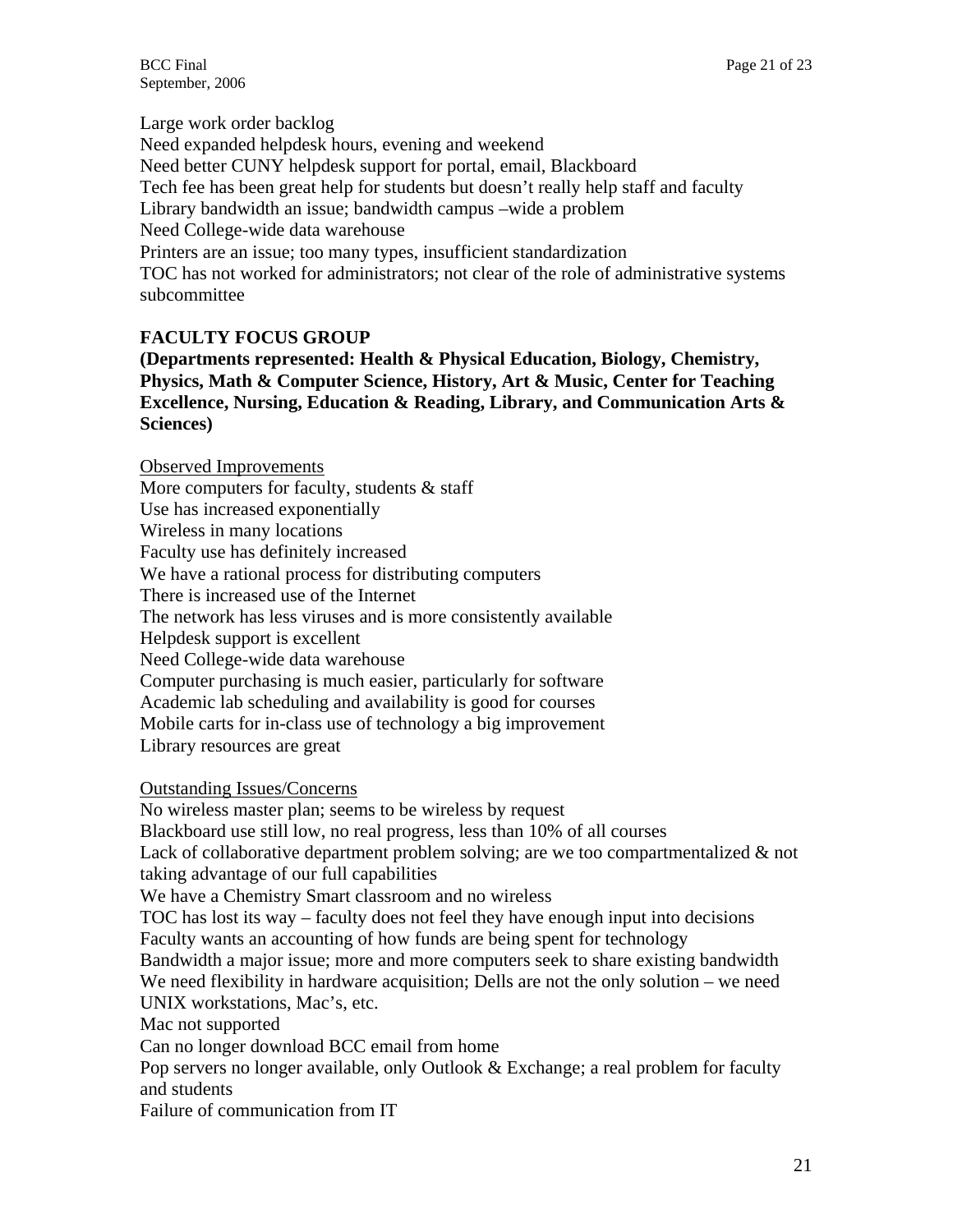Need Web site policy for academic departments not driven by marketing issues; need faculty web sites

Library proxy server and database services not available, why?

Why has it taken 3 years to make the CTE operational?

We need an annual survey of technology on campus

Student email needs to be more flexible – why not alumni accounts, what about stop outs, why not student pop email – they don't use BCC's only their own

Why can't we have a secure faculty server?

We need a replacement strategy for broken  $\&$  stolen equipment, why not the breakage fee from the Tech fee

We need Smart classrooms – we need an academic technology plan!

## **EXECUTIVE COUNCIL**

## **(Departments represented: Office of the President, Academic Affairs, Student Services, Institutional Advancement, Institutional Research, Administration & Finance, Information Technology, and Continuing Education)**

## Observed Improvements

Positive collaboration within the IT Department, IT areas working together now Substantial improvement to network availability

More and better desktop tools available for staff and faculty

SIMS Mirror Project a major achievement

Enhanced online capability for many administrative areas a major improvement

Great improvement to Student Testing Office with online capabilities

Library a possible model for future academic improvements

## Outstanding Issues/Concerns

Network availability needs to be expanded further; need more wireless – particularly in places populated by students

Need to think about ways to develop front-line staff to think differently because of technology – how can we better leverage the existing technology platform

We need to do a better job of bringing adjuncts into the technology environment – make sure they have the information and tools necessary to do their jobs

IT needs to do a better job of publicizing its progress and activities

We still have a number of manual processes that are labor intensive and ineffective – HR? PAF, Admissions/FA/Registrar, Grades/Attendance (for continuing Ed as well), too much paper flowing around campus

We need to use/create tools that will help with a major issue – student

preparedness/success - we need an effective early warning system for students at risk (attendance & grading), we need to address student retention

We need technology standards for the curriculum, perhaps the General Education process can be used as a model

We are lacking instructional technology support for teaching and learning

Blackboard use a disappointment; we need to get faculty engaged

We need to clarify the role of the TLTR/TOC/Instructional and administrative subcommittees – isn't clear who was managing the money within the governance structure